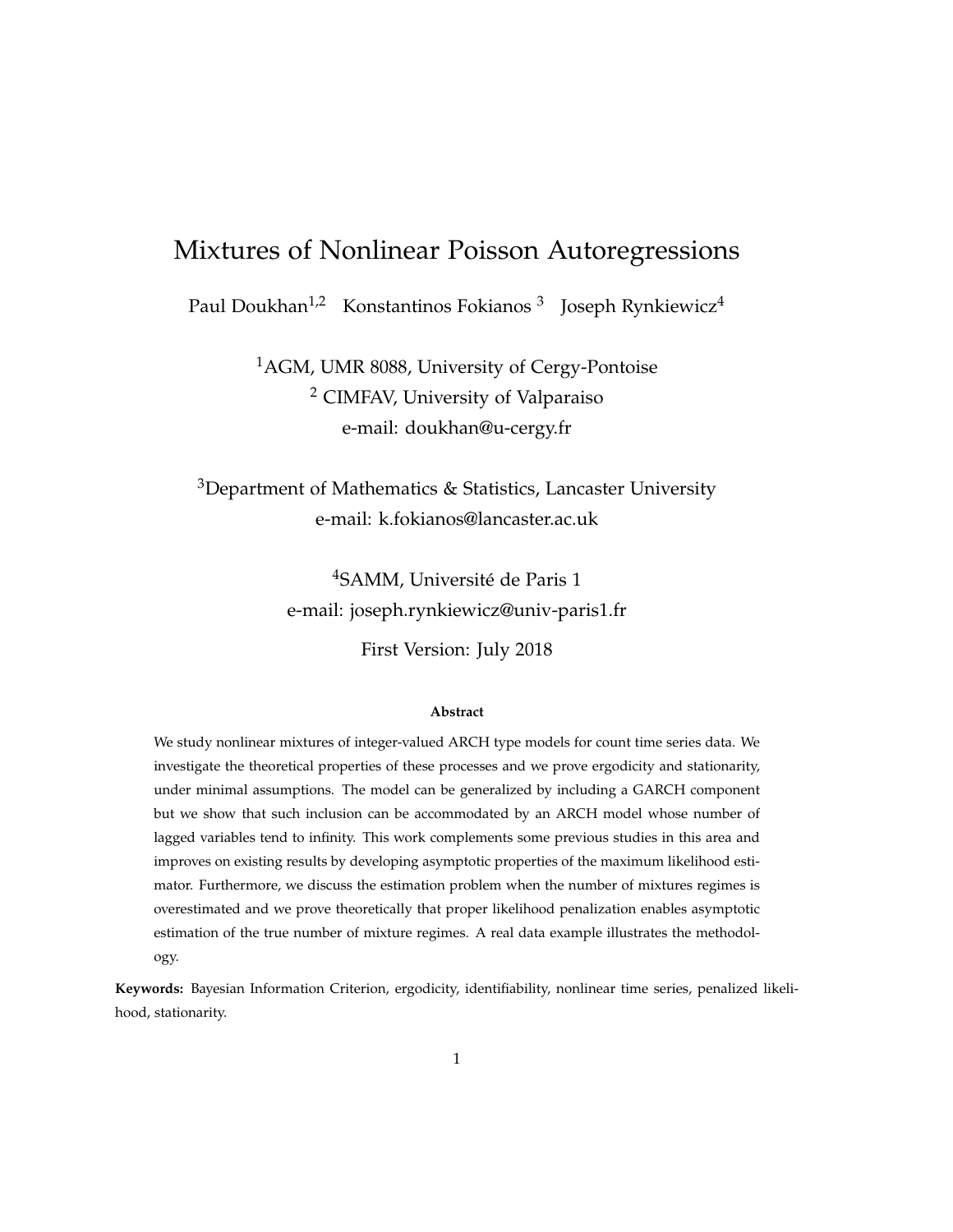### **1 Introduction**

We consider models for count time series, which allow for the mean process to change according to the values of an unobservable discrete random variable. Equivalently, an unobservable discrete random variable determines the so called hidden regimes where the process alternates. In each of these regimes we assume that the conditional distribution of the time series given its past is Poisson. This is a standard distributional assumption which has been used for count time series analysis by several authors including Rydberg and Shephard (2000), Ferland et al. (2006) and Fokianos et al. (2009), for instance. To motivate this research, consider the top graph of Figure 2 which shows weekly number of E.coli cases in the state of North Rhine-Westphalia from January 2001 to May 2013. The plot indicates that there might be two regimes where the process of infected cases alternates. Indeed, we observe larger variability towards the end of the series. In this paper, we show how to define properly models to accommodate these features of data. In addition we study their properties, develop likelihood theory and suggest penalized likelihood methodology for obtaining a consistent estimator of the number of regimes.

Count time series analysis have received considerable attention, see Kedem and Fokianos (2002, Sec 4 & 5) and the recent edited volume by Davis et al. (2016) for several references. In the context of generalized linear models (see McCullagh and Nelder (1989)) the Poisson distribution has been widely used for modeling and inference of count data. In particular, INARCH (INteger ARCH) and INGARCH (INteger GARCH) processes have been found quite useful in applications; see the previous references for more on applied work. However application of mixtures models for count time series has not received a lot of attention. In the case of continuous valued time series some early work on mixtures for time series can be found in Jacobs et al. (1991), Le et al. (1996) and Francq and Zaköian (2001), for instance. In addition, Wong and Li (2000, 2001) have used a twocomponent mixture model with logistic weights that may depend on time and exogenous variables to model AR and ARCH models, respectively. Parameter estimation was performed via an EM algorithm and BIC (Bayesian information criterion) was employed for autoregressive lag selection. Stability properties of such models have been studied by Saikkonen (2007). Mixtures of AR models, in the Bayesian framework, have been considered by the recent contribution of Wood et al. (2011), among others.

In the context of count time series that we consider, some early work can be found in Albert (1991). In addition, Carvalho and Tanner (2005, 2007) proposed mixture-of-experts approach to model nonlinearities in time series models following generalized linear models. These authors applied maximum likelihood estimation, investigated identifiability and asymptotic normality of the estimates, and used AIC (Akaike Information Criterion) and BIC for selecting the number of components in the model. However, the conditions that are imposed for asymptotic inference are quite strict and their study focus on a log-linear model for count time series. A linear model was considered by Zhu et al. (2010) but the authors again did not provide some theoretical evidence regarding its properties. More recently, Berentsen et al. (2018) applied a Markov-switching Poisson loglinear model autoregressive model to a study of corporate defaults.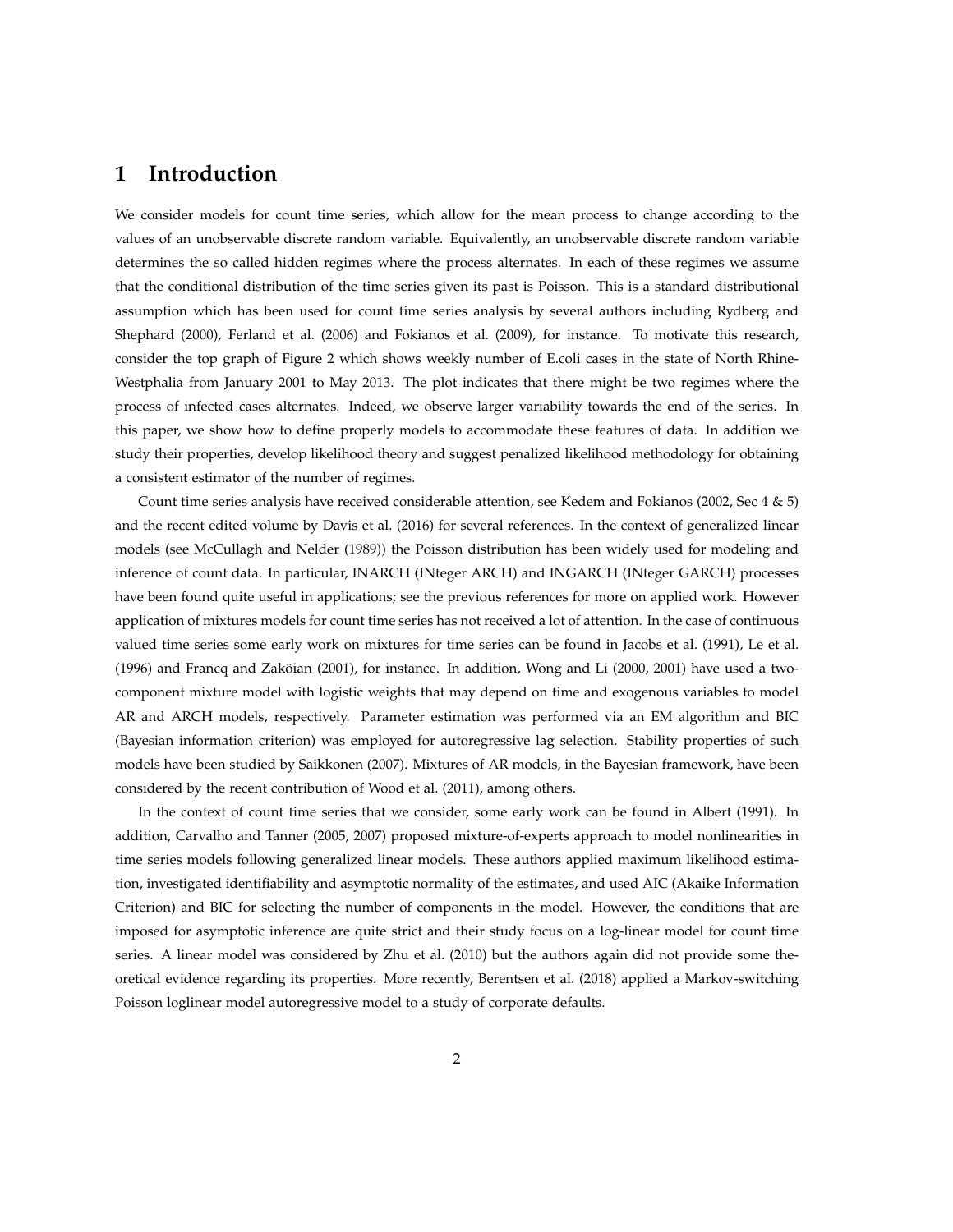The aim of this paper is to give theoretical justification to some of the previous findings. In doing so, we extend previous studies because we consider a general class of nonlinear models. Indeed, the main model we consider is a mixture of Poisson models but the mean is allowed to depend nonlinearly on lagged values of the observed time series. Section 2 introduce the Mixture INARCH and INGARCH models. We discuss in detail the properties of both of these models and we show that the MINGARCH model can be approximated by a MINARCH model of infinite order. This result is of independent interest and is quite useful for the analysis of count time series models. Section 3 studies the properties of maximum likelihood estimator for the MINARCH model of finite order. Here we consider two cases; the case of known regimes and the case of unknown regimes. In the former case, it is shown that the maximum likelihood estimator of the vector of unknown parameters is strongly consistent and asymptotically normally distributed. This is a direct consequence of the regularity of the model in the case of known number of regimes. Furthermore, we study the asymptotic behavior of the likelihood ratio test statistic when the number of regimes is overestimated. This study yields a general criterion for selecting the true number of regimes. It turns out that the BIC satisfies this criterion showing that it can provide a consistent estimator for the unknown number of regimes. Section 4 discusses the challenges associated with estimation for the MINGARCH model. Section 5 gives a data analysis example and the paper concludes with an Appendix that contains proofs of all results.

## **2 Poisson Models for Mixtures of Count Time Series**

Denote by *Y* a random variable whose probability mass function (pmf) is given by

$$
P[Y = y] = \sum_{k=1}^{K} p_k \frac{\exp(-\lambda_k) \lambda_k^y}{y!}, \quad y = 0, 1, 2, ..., \tag{1}
$$

where  $\lambda_k > 0$ ,  $0 < p_k < 1$ , for  $k = 1, 2, ..., K$  such that  $\sum_{k=1}^{K} p_k = 1$ . Then we say that the distribution of *Y* is a *K*-class mixture of Poisson distributions. For ease of notation, we will denote the pmf (1) as  $MP(p, \lambda)$  with  $\pmb{p}=(p_1,\ldots,p_K)^T$  and  $\pmb{\lambda}=(\lambda_1,\ldots,\lambda_K)^T.$  Elementary calculations show that

$$
E[Y] = \sum_{k=1}^{K} p_k \lambda_k, \quad Var[Y] = \sum_{k=1}^{K} p_k \lambda (1 + \lambda_k) - \left(\sum_{k=1}^{K} p_k \lambda_k\right)^2.
$$
 (2)

The Poisson mixture distribution (1) will be employed for modeling and analysis of integer valued count time series.

#### **2.1 The MINARCH model**

To fix notation, suppose that  $\{Y_t\}$  denotes a count time series and let  $\{\lambda_{k,t}\}$  be sequence of Poisson mean rates for  $k = 1, 2, ..., K$ . Define  $\lambda_t = (\lambda_{1,t}, ..., \lambda_{K,t})^T$ . Suppose that  $\mathcal{F}_t$  denotes the  $\sigma$ -field generated by  $\{Y_s, s \leq t\}$ .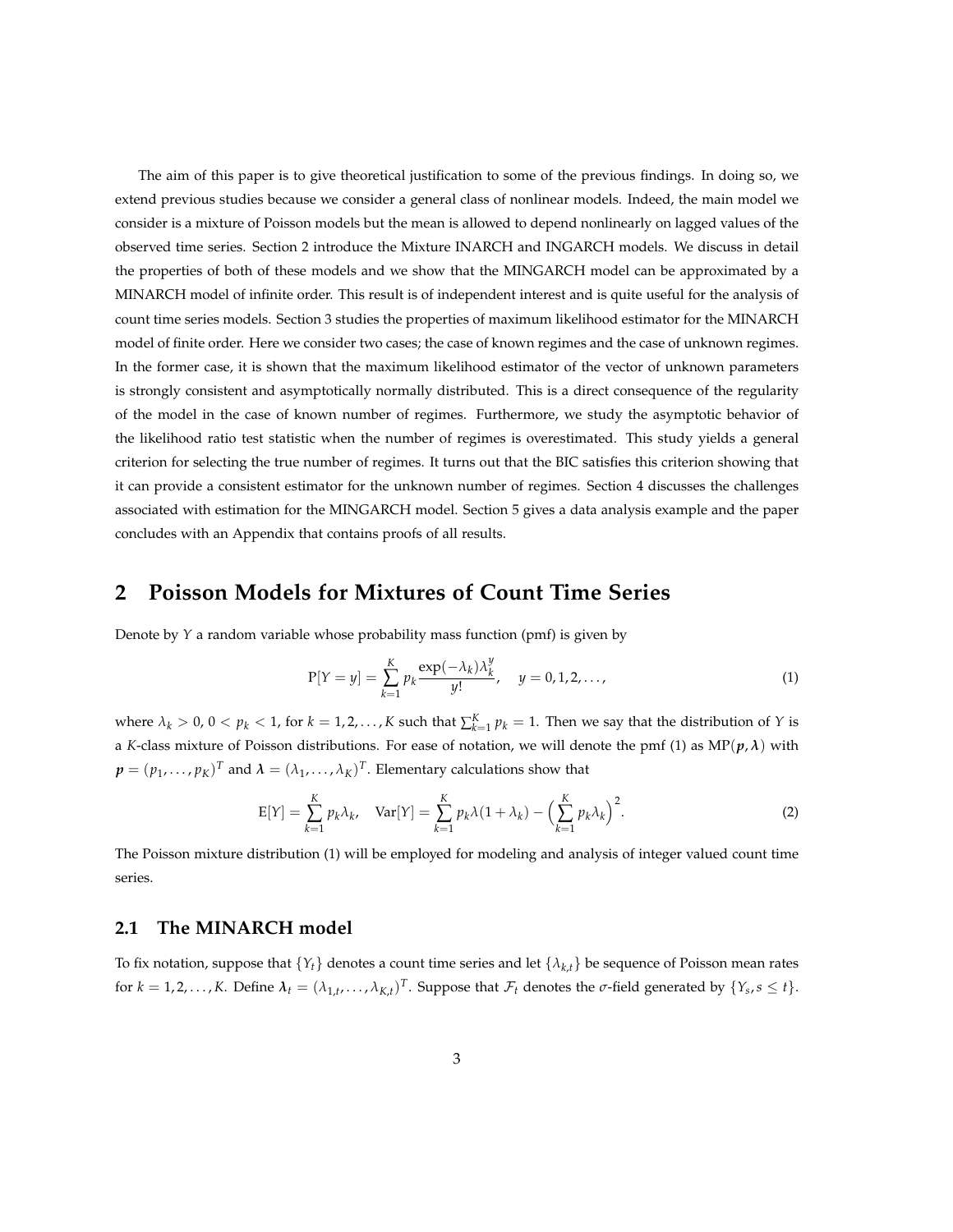Let *L* be a positive integer and consider the following general class of nonlinear mixture models defined by

$$
Y_t | \mathcal{F}_{t-1} \sim \text{MP}(p, \lambda_t), \qquad \lambda_{k,t} = f_k(Y_{t-1}, \dots, Y_{t-L}), \quad k = 1, \dots, K,
$$
 (3)

where  $f_k(\cdot)$  are functions known up to a finite dimensional parameter vector, they are defined on  $\mathbb{N}^L$  and take values on  $(0, \infty)$ , for all  $k = 1, \ldots, K$ . In this setup, several examples of nonlinear count time series models have been studied by Fokianos et al. (2009), Neumann (2011), Fokianos and Tjøstheim (2012), Doukhan et al. (2012) and Christou and Fokianos (2014). Indeed, if  $p_1 = 1$  and  $p_k = 0$ , for  $k \neq 1$ , then (3) reduces to a Poisson nonlinear count time series model. Because of (1), it is easy to see that (3) implies that the conditional pmf of *Yt* , given its past values, is given by

$$
P[Y_t = y | Y_{t-1}, \dots Y_{t-L}] = \sum_{k=1}^{K} p_k \frac{\exp(-f_k(Y_{t-1}, \dots Y_{t-L})) f_k(Y_{t-1}, \dots Y_{t-L})^y}{y!}.
$$

We call (3) a nonlinear Mixture INteger ARCH model of order *L* and we denote this process by MINARCH(*L*).

**Example 2.1** The simplest example of model (3) is given by assuming that the functions  $f_k(\cdot)$  are linear on *Y*<sub>*t*−1</sub>. In this case, we obtain that

$$
Y_t | \mathcal{F}_{t-1} \sim \text{MP}(p, \lambda_t), \quad \lambda_{k,t} = \psi_{k,0} + \psi_{k,1} Y_{t-1}, \tag{4}
$$

where the unknown parameters are such that  $\psi_{0,k}$ ,  $\psi_{1,k} > 0$  for  $k = 1, 2, \ldots, K$ . The left plot of Figure 1 shows five hundred realizations of model (4) with  $K = 2$  regimes and the estimated sample autocorrelation function. The plots illustrate that correlation decreases fast and that the process is taking values in two regimes; the one regime corresponds to low count values and the other regime to higher values. This is a consequence of the parameter specification. Indeed, for  $\psi_{1,1} = 1/4$  we expect this regime to be the one which corresponds to low values of count data. In contrast,  $\psi_{2,1} = 6/5 > 1$  implies that in the second region the process will assume larger values. Note that we allow for the autoregressive coefficient that corresponds to the second regime to be larger than 1. This is a condition which does not guarantee stationarity for the case of a simple linear Poisson model, see Ferland et al. (2006). However, (4) allows for non-stationary regimes yet the overall process is stationary. Necessary conditions for *m*'th order stationarity of the linear model are given by Zhu et al. (2010). For the process (4) to be first order stationary, it is required that

$$
0 < \sum_{k=1}^{K} p_k \psi_{k,1} < 1.
$$

When  $p_1 = 1$  and  $p_k = 0$  for  $k > 2$ , then the above condition reduces to  $0 < \psi_{1,1} < 1$  which is standard condition for the Poisson INARCH(1) model (see Ferland et al. (2006)) .

Other models can be easily introduced. For instance, we can consider a two regime model where in the first regime we assume that the mean process follows a linear model, such as (4), but in the second regime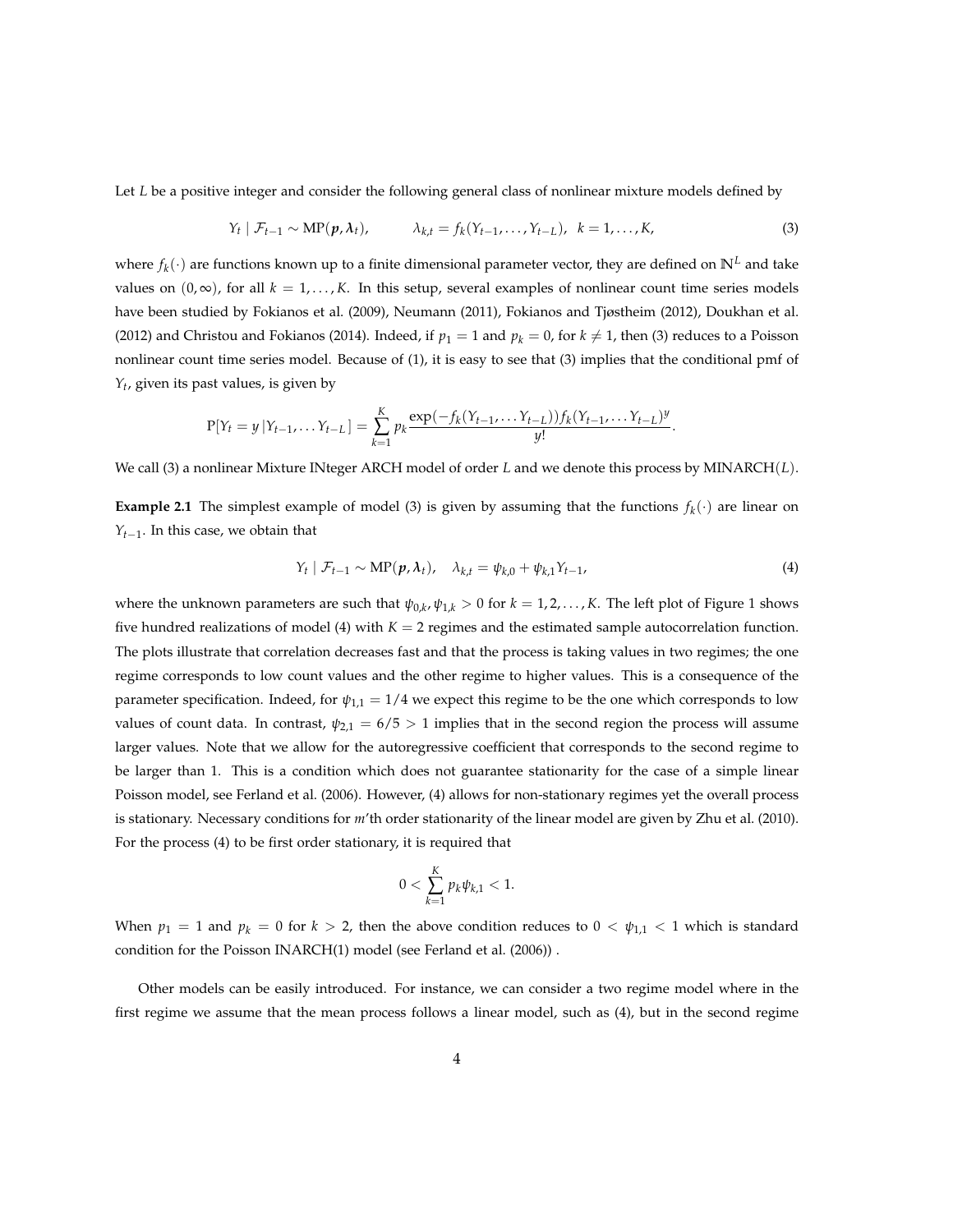

Figure 1: Left plot: Five hundred realizations obtained by model (4) where the parameter values are set to  $\psi_{1,0} = 1, \psi_{1,1} = 1/4, \psi_{2,0} = 1/2$  and  $\psi_{2,1} = 6/5$ , with the probability of each regime being equal to 0.5. (a) Observations (b) Sample autocorrelation function. Right plot: Five hundred realizations obtained by model (7) where the parameter values are set to  $\psi_{1,0} = 1$ ,  $\psi_{1,1} = 1/4$ ,  $\psi_{1,2} = 1/5$ ,  $\psi_{2,0} = 1/2$ ,  $\psi_{2,1} = 6/5$  and  $\psi_{2,2} = 1/5$ with the probability of each regime being equal to 0.5. (c) Observations (d) Sample autocorrelation function.

a nonlinear model is employed; see for instance Fokianos and Tjøstheim (2012, Eq. (5) & (7)) and the review articles by Tjøstheim (2012, 2015). This discussion shows the great flexibility that mixture models can provide for modeling count time series.

### **2.2 On ergodicity and stationarity of MINARCH(**∞**) models**

In this section, we study properties of model (3) by assuming that  $L = \infty$ , i.e. we deliver conditions for ergodicity and stationarity of MINARCH(∞) model. We resort to the notion of weak dependence, see Dedecker et al. (2007) for details. In particular, the appropriate notion of weak dependence for model (3) corresponds to *τ*–dependence as introduced by Dedecker and Prieur (2004). For a brief introduction to the *τ*–dependence concept see Appendix A-1. To study the properties of model (3), it is instructive to rewrite it as

$$
Y_t = \sum_{k=1}^{K} 1\!\!1_{\{Z_t = k\}} N_t(\lambda_{k,t}) = N_t(\lambda_{Z_t, t})
$$
\n(5)

where  $\mathbb{1}(.)$  denotes the indicator function,  $Z_t$  is an iid sequence with  $P(Z_t = k) = p_k$  for  $k = 1, ..., K$ , and  $N_t$ is an iid sequence of unit rate Poisson processes which is independent of *Zt* , for all *t*.

Let  $(\Omega, G, P)$  be a probability space and suppose that  $M$  is a  $\sigma$ -algebra of  $G$ . We denote by  $\mathcal{L}^s\equiv\mathcal{L}^s(\Omega, G, P)$ the class of  $R^d-$ valued random variables *W*, such that  $\|W\|_s=(E\|W\|^s)^{1/s}<\infty.$  Then we obtain the following results whose proof is given in Appendix A-2.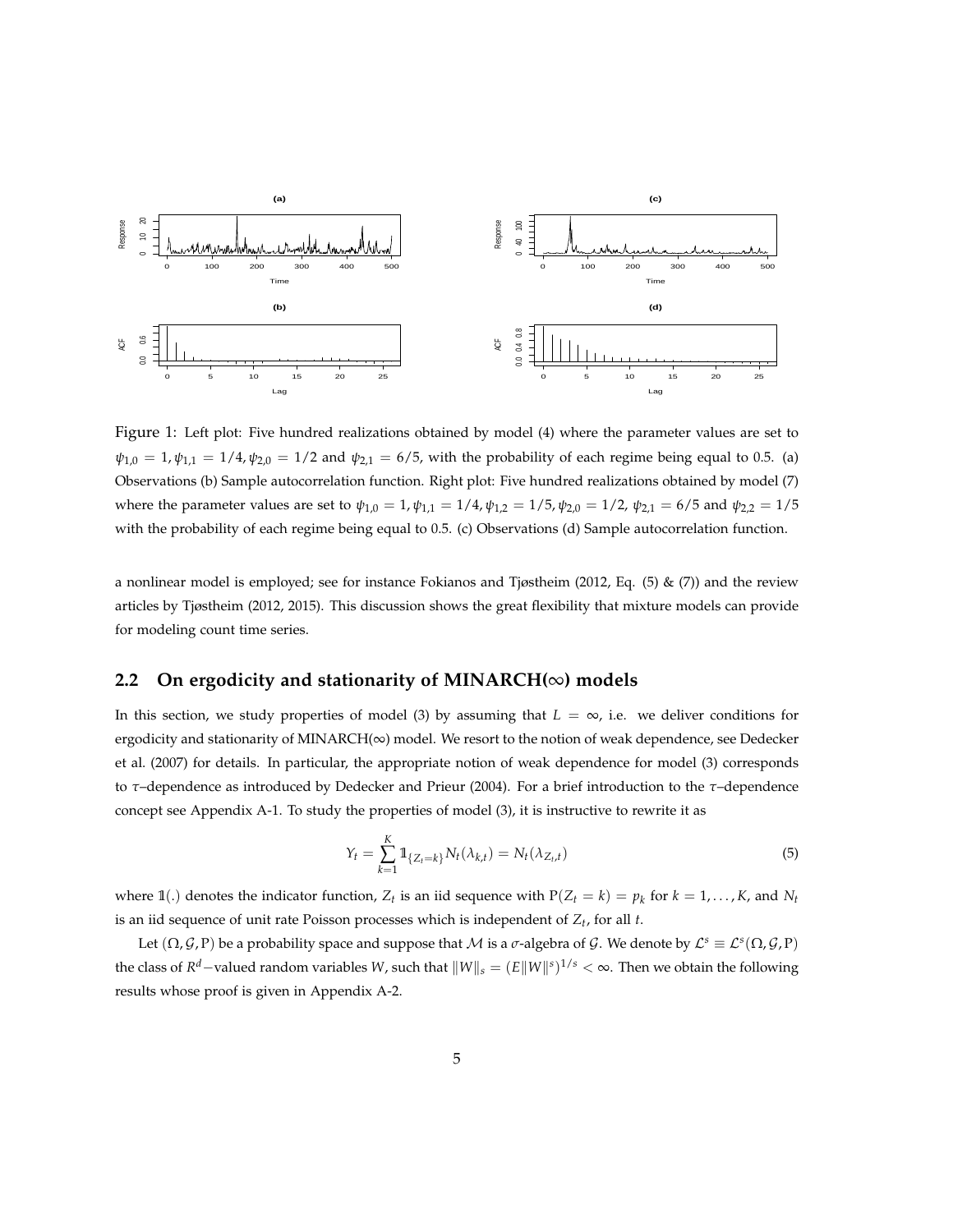**Theorem 2.1** Consider model (3) with  $L = \infty$  and assume that for any *x* and *x'* in  $\mathbb{N}^{\infty} \times \mathbb{N}^{\infty}$  (with  $\mathbb{N} =$  $\{0, 1, 2, \ldots\}$ ), there exist sequences  $(\alpha_{kj})_{j \geq 1}$ ,  $k = 1, \ldots, K$  of non-negative real numbers such that

$$
|f_k(x) - f_k(x')| \leq \sum_{l=1}^{\infty} \alpha_{kl} |x_l - x'_l| \quad k = 1, 2, ..., K.
$$

Denote by  $A_k = \sum_l \alpha_{kl}$  and let  $B_s = \sum_{k=1}^K p_k A_k^s < 1$ . Then (i) If  $s = 1$  there exists a  $\tau$ -weakly dependent strictly stationary process  $\{Y_t, t \in \mathbb{Z}\}$  which belongs to  $\mathcal{L}^1$  and (ii) for  $s > 1$  this solution belongs to  $\mathcal{L}^s$ . Moreover

$$
\tau(r) \leq \frac{2}{1-B_1} \max_{1 \leq k \leq K} f_k(\mathbf{0}) \inf_{1 \leq p \leq r} \left\{ B_1^{\frac{r}{p}} + \frac{1}{1-B_1} \sum_{q=p+1}^{\infty} \sum_{k=1}^{K} p_k \alpha_{kq} \right\}.
$$

The above theorem shows that there exists a strictly stationary solution for model (3) which has finite moments and such that decay of the coefficients *τ*(·) ensures the conditions needed for studying asymptotic inference for the maximum likelihood estimator. Furthermore, following Doukhan and Wintenberger (2008), it can be shown that the solution of (3) can be approximated by a finite order Markov stationary sequence. This is a crucial fact, since it enables approximation of infinite order model by Markov models whose order is finite, i.e. we can approximate MINARCH( $\infty$ ) by MINARCH(*L*) for some large value of *L*. If  $f_k(\mathbf{0}) = 0$  for  $k = 1, ..., K$ , then the stationary solution of (3) is identical to null.

**Remark 2.1** In the above theorem, the constant 2 can be replaced by any other constant  $C > 1/B<sub>1</sub>$  when  $B_1 > 1/2$  as this is deduced by the proof. Moreover, in the case of MINARCH(*L*) we can set  $\alpha_{k,l} = 0$  for  $l > L$ which implies a simpler, yet geometrically decreasing, upper bound for the *τ* coefficients; in other words

$$
\tau(r) \leq \frac{2}{1-B_1}\max_{1\leq k\leq K} f_k(\mathbf{0})\cdot B_1^{\frac{r}{L}}.
$$

#### **2.3 The MINGARCH model**

Following the works by Ferland et al. (2006) and Fokianos et al. (2009), for instance, we can extend model (3) by including a feedback process in the right hand side equation. Recall the notation introduced by (5) and let *L*<sup>1</sup> and *L*<sup>2</sup> be positive integers. Then (3) can be extended as

$$
Y_t | \mathcal{F}_{t-1} \sim \text{MP}(\boldsymbol{p}, \boldsymbol{\lambda}_t), \lambda_{k,t} = h_k(\lambda_{Z_{t-1},t-1}, \ldots, \lambda_{Z_{t-L_1},t-L_1}, Y_{t-1}, \ldots, Y_{t-L_2}), \ \ k = 1, \ldots, K. \tag{6}
$$

Here the functions  $h_k(\cdot)$  are non-negative and known up to a finite dimensional parameter vector and they are defined on  $\mathbb{R}^{L_1}_+ \times \mathbb{N}^{L_2}$  for all  $k = 1, 2, ..., K$ . We note that (6) allows dependence of the hidden process to past  $Z_t$ 's in addition to past  $Y_t$ 's. We will call this model as MINGARCH $(L_1, L_2)$ .

**Example 2.2** Continuing Example 2.1, we have that in case that the functions  $h_k(.)$  are assumed to be linear and  $L_1 = L_2 = 1$ , then (6) becomes

$$
Y_t | \mathcal{F}_{t-1} \sim \text{MP}(\boldsymbol{p}, \lambda_t), \quad \lambda_{k,t} = \psi_{k,0} + \psi_{k,1} Y_{t-1} + \psi_{k,2} \lambda_{Z_{t-1},t-1}, \quad k = 1,2,\ldots,K. \tag{7}
$$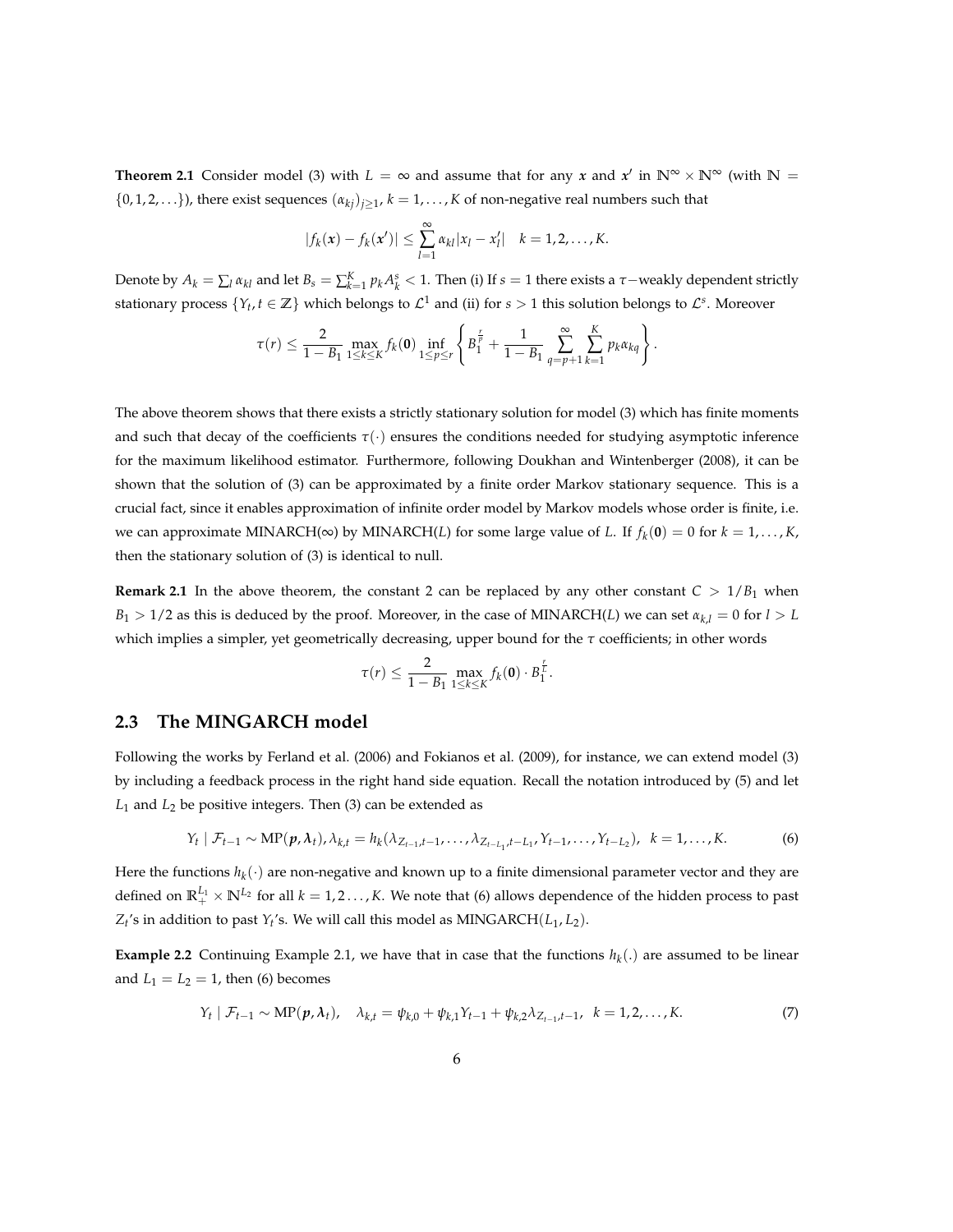The properties of this model are better understood by examining the right plot of Figure 1 which shows five hundred realizations and the corresponding sample autocovariance function from  $(7)$  with  $K = 2$ . It is clear that the inclusion of hidden process yields large correlation values which decay slower than those of model (4). Here note again that we can allow for non-stationary components in each regime yet the overall process is stationary. The same remarks made for model (4) apply in the case of model (7).

As we show next, (6) can be approximated by a MINARCH( $\infty$ ) model, or in other words, it is written as

$$
Y_t | \mathcal{F}_{t-1} \sim \text{MP}(\boldsymbol{p}, \lambda_t), \lambda_{k,t} = f_k(Y_{t-1}, Y_{t-2}, \ldots), \ \ k = 1, \ldots, K.
$$

This fact is proved next for the simple case of  $K = 1$  regime Poisson model. However Theorem 2.1 and (6) show that the result is true for  $K > 1$ .

**Lemma 2.1** Suppose that  $\{Y_t, t \in \mathbb{Z}\}\)$  is stationary count time series such that

$$
Y_t = N_t(\lambda_t), \quad \lambda_t = h(\lambda_{t-1}, \ldots, \lambda_{t-L_1}, Y_{t-1}, \ldots, Y_{t-L_2})
$$

where  $\{N_t(\cdot), t \in \mathbb{Z}\}$  is a sequence of iid Poisson processes with unit rate and  $h(\cdot)$  is a positive function. Suppose further that there exist  $a_i \geq 0$ ,  $i = 1, 2, \ldots, L_1$ ,  $b_j \geq 0$ ,  $j = 1, 2, \ldots, L_2$  such that

$$
|h(\lambda_1,\ldots,\lambda_{L_1},y_1,\ldots,y_{L_2})-h(\tilde{\lambda}_1,\ldots,\tilde{\lambda}_{L_1},\tilde{y}_1,\ldots,\tilde{y}_{L_2})|\leq \sum_{i=1}^{L_1}a_i|\lambda_i-\tilde{\lambda}_i|+\sum_{j=1}^{L_2}b_j|y_j-\tilde{y}_j|,
$$

for all  $\lambda_i$ ,  $\tilde{\lambda}_i > 0$ ,  $i = 1, ..., L_1$  and for all  $y_j$ ,  $\tilde{y}_j$  in  $\mathbb{N}$ ,  $j = 1, ..., L_2$  with  $0 < \sum_i a_i + \sum_j b_j < 1$ . Then, it holds that

$$
Y_t = N_t(\lambda_t), \quad \lambda_t = f(Y_{t-1}, Y_{t-2}, \ldots)
$$

where  $f(.)$  is a positive function that satisfies

$$
|f(y_1,y_2,\ldots)-f(\tilde{y}_1,\tilde{y}_2,\ldots)|\leq \sum_{i=1}^{\infty}c_i|y_i-\tilde{y}_i|
$$

and (*c<sup>i</sup>* ) is a sequence of positive coefficients that decay exponentially fast.

# **3 Maximum Likelihood Inference for MINARCH(***L***) models**

We first investigate the behavior of maximum likelihood estimator (MLE) for model (3) when the number of regimes is known. For ordinary Poisson nonlinear models, similar studies have been given by Fokianos and Tjøstheim (2012) and Doukhan and Kengne (2015) for the MLE and by Christou and Fokianos (2014), Ahmad and Franq (2016) and Douc et al. (2017) for the Quasi-MLE. However, under the mixture model we consider in this work, some care should be taken to ensure identifiability of the parameter vector. In particular, when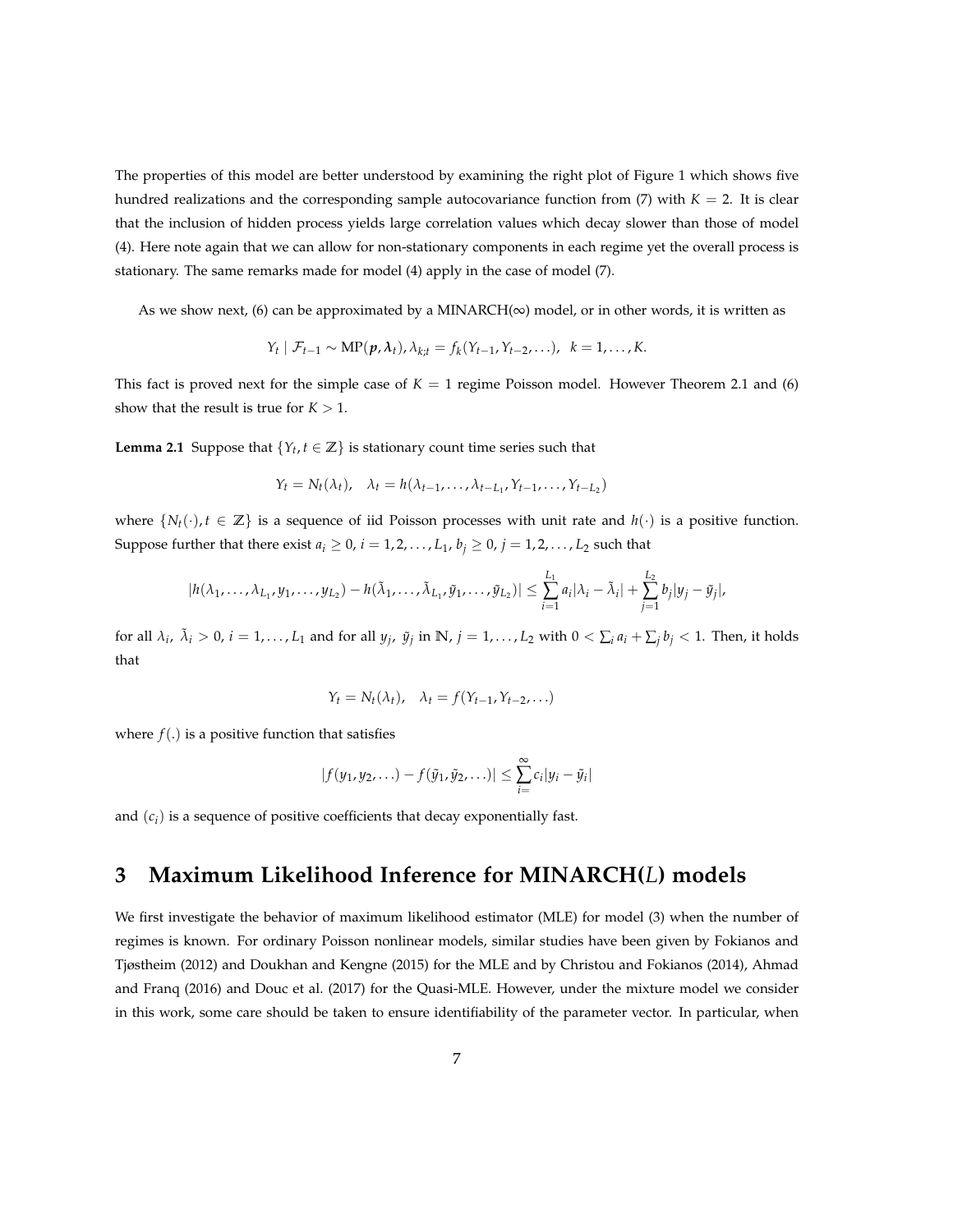the number of regimes is not known, then an identifiability issue arises and we show that this problem can be attacked by considering a penalized likelihood approach. Initially, we introduce notation and definition for developing the asymptotic theory.

Assume that the observations  $\{Y_t, t = 1, \ldots, n\}$  is a realization of a strictly stationary process  $\{Y_t, t \in \mathbb{Z}\}$ . Denote the vector of unknown parameters by  $\boldsymbol{\psi}=(\boldsymbol{\psi}_0^T,\boldsymbol{\psi}_1^T,\ldots,\boldsymbol{\psi}_K^T)^T$  where  $\boldsymbol{\psi}_0^T=(p_1,\ldots,p_{K-1})\in[0;1]^{K-1}$ and  $p_K = 1 - \sum_{k=1}^{K-1} p_k \in [0;1]$ . Moreover,  $\psi_k$ ,  $k = 1,2,\ldots,K$ , denotes the parameter vector of the *k*'th regression function; i.e we assume that  $f_k(.) := f(.;\psi_k)$ ,  $k = 1,2,...,K$ , by recalling (3). Write  $d_k$  for the dimension of the parameter  $\psi_k$ . Hence  $\dim(\psi) \equiv d = (K-1) + \sum_{k=1}^K d_k$ . Introduce the function

$$
g_k(y, y_1, \ldots, y_L; \boldsymbol{\psi}_k) = \frac{\exp(-f(y_1, \ldots, y_L; \boldsymbol{\psi}_k)) f^y(y_1, \ldots, y_L; \boldsymbol{\psi}_k)}{y!},
$$
\n(8)

for the conditional pmf of  $Y_t$  given that it is in regime  $k, k = 1, \ldots, K$ . Denote by *Ψ* the parameter space which is assumed to be an open subset of  $\mathbb{R}^d$ . Finally, define the set  $\mathcal G$  by

$$
\mathcal{G} = \left\{ g: g(y, y_1, \dots, y_L; \boldsymbol{\psi}) = \sum_{k=1}^K p_k g_k(y, y_1, \dots, y_L; \boldsymbol{\psi}_k), \boldsymbol{\psi} \in \boldsymbol{\Psi} \right\}
$$
(9)

The MLE of the parameter vector  $\psi$  can be computed by employing the EM algorithm (Dempster et al. (1977)) as in Zhu et al. (2010). Because we are working with a simple mixture and the number of regimes is known, it is more convenient to compute directly the log-likelihood function and its derivatives, as we show next.

#### **3.1 The log-likelihood function**

Recall (5). Then, the conditional likelihood of the data for the parameter *ψ* is equal to

$$
L(y_1,..., y_n; \psi) = \prod_{t=L+1}^{n} L(y_t | y_{t-1},..., y_{t-L} ; \psi)
$$
  
= 
$$
\prod_{t=L+1}^{n} \sum_{k=1}^{K} L(y_t | Z_t = k, y_{t-1},..., y_{t-L} ; \psi) \times P(Z_t = k; \psi)
$$

because  $P(Z_t = k; \psi | y_{t-1}, \ldots, y_{t-L}) = P(Z_t = k; \psi) = p_k$ . By using (8) and (9), the conditional likelihood is given by

$$
L(y_1,\ldots,y_n;\boldsymbol{\psi})=\prod_{t=L+1}^n\Big(\sum_{k=1}^K p_k g_k(y_t,y_{t-1},\ldots,y_{t-L};\boldsymbol{\psi}_k)\Big)=\prod_{t=L+1}^n g(y_t,y_{t-1},\ldots,y_{t-L};\boldsymbol{\psi}).
$$
 (10)

Hence, we obtain that the log-likelihood function is given by

$$
l_n(\boldsymbol{\psi}) = \sum_{t=L+1}^n \log \Bigl(g\left(y_t, y_{t-1}, \ldots, y_{t-L}; \boldsymbol{\psi}\right)\Bigr).
$$
 (11)

Note that the computation of the log-likelihood function is based on model (3) but the same calculation persists for the more general case of model (6) with obvious modifications. Turning back to model (3), the MLE is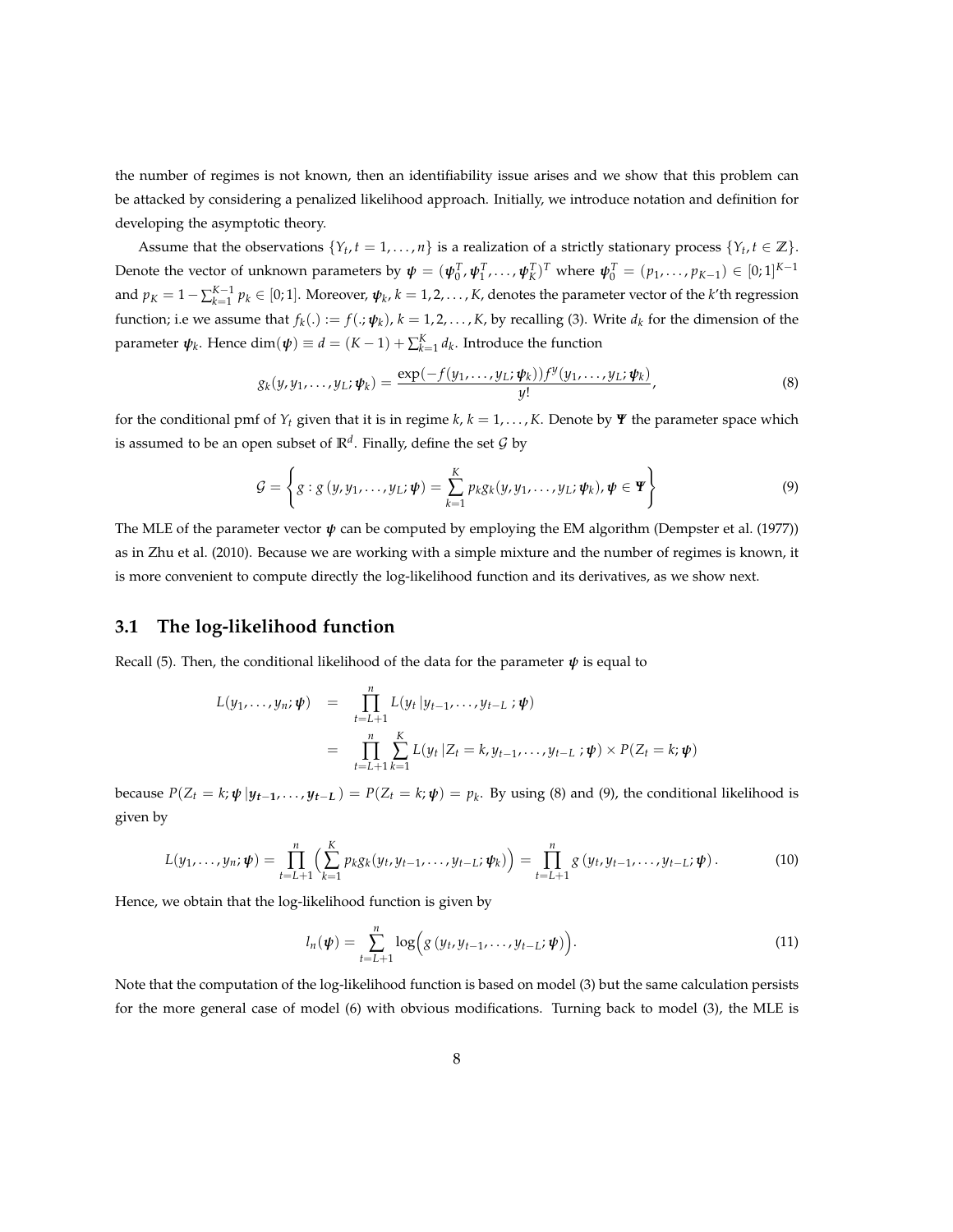denoted  $\hat{\psi}_n$  and maximizes the log-likelihood function (11), that is

$$
\widehat{\psi}_n = \arg \max_{\psi \in \mathbf{Y}} l_n(\psi). \tag{12}
$$

When the number of regimes is known, the statistical inference for autoregressive regime-switching models can be developed along the lines of standard likelihood theory. Initially, we address this simple case.

### **3.2 Known number of regimes**

In this section we study the asymptotic behavior of the MLE, defined by (12), for the parameter *ψ* when the MINARCH(*L*) model (3) holds true. More precisely, we prove consistency and asymptotic normality. In order to study the asymptotic behavior of the MLE we assume the following standard assumptions.

- **H-1**: The parameter vector *ψ* belongs to a compact subset of *Ψ* and the true parameter *ψ***<sup>0</sup>** of the model belongs to the interior of *Ψ*.
- **H-2** The regression functions  $f_k$  are continuous and identifiable with respect to  $\psi_k$ , i.e.  $f(\cdot;\psi_k) = f(\cdot;\psi'_k) \Leftrightarrow$  $\psi_k = \psi'_k$ . In addition, they satisfy that  $f_k \ge C_1$  for some constant  $C_1 > 0$  and for all  $k = 1, \ldots, K$ .
- **H-3** Denote by *∂*/*∂ψ* the derivative with respect to all components of *ψ* and by

$$
I_0 = -E\left(\frac{\partial^2 \log\left(g\left(Y_t,\ldots,Y_{t-L};\boldsymbol{\psi}^0\right)\right)}{\partial \boldsymbol{\psi} \partial \boldsymbol{\psi}^T}\right) = E\left(\frac{\partial \log\left(g\left(Y_t,\ldots,Y_{t-L};\boldsymbol{\psi}^0\right)\right)}{\partial \boldsymbol{\psi}}\frac{\partial \log\left(g\left(Y_t,\ldots,Y_{t-L};\boldsymbol{\psi}^0\right)\right)}{\partial \boldsymbol{\psi}^T}\right),
$$

the Fisher information matrix, where expectation is taken with respect to the stationary distribution. Assume that the matrix *I*<sub>0</sub> exists, is invertible, and for a neighborhood  $V$  of  $\boldsymbol{\psi}^0$ :

$$
E\left(\sup_{\boldsymbol{\psi}\in\mathcal{V}}\left\|\frac{\partial^2\log\left(g\left(Y_t,\ldots,Y_{t-L};\boldsymbol{\psi}^0\right)\right)}{\partial\boldsymbol{\psi}\partial\boldsymbol{\psi}^T}\right\|\right)<\infty,
$$

where  $\| \cdot \|$  denotes any norm in the space of  $d \times d$  matrices.

**H-4** The functions  $f_k(\cdot)$ ,  $k = 1, ..., K$  are three times differentiable with respect to  $\psi$ . In addition, they satisfy for all *k* that

$$
\left| \frac{\partial f_k(Y_1, \dots, Y_L; \boldsymbol{\psi})}{\partial \psi_i} - \frac{\partial f_k(Y'_1, \dots, Y'_L; \boldsymbol{\psi})}{\partial \psi_i} \right| \leq \sum_{l=1}^L b_{kli} |Y_l - Y'_l|, \quad i = 1, \dots, d,
$$
  

$$
\left| \frac{\partial^2 f_k(Y_1, \dots, Y_L; \boldsymbol{\psi})}{\partial \psi_i \partial \psi_j} - \frac{\partial^2 f_k(Y'_1, \dots, Y'_L; \boldsymbol{\psi})}{\partial \psi_i \partial \psi_j} \right| \leq \sum_{l=1}^L b_{kli} |Y_l - Y'_l|, \quad i = 1, \dots, d,
$$
  

$$
\left| \frac{\partial^3 f_k(Y_1, \dots, Y_L; \boldsymbol{\psi})}{\partial \psi_i \partial \psi_j \partial \psi_r} - \frac{\partial^3 f_k(Y'_1, \dots, Y'_L; \boldsymbol{\psi})}{\partial \psi_i \partial \psi_j \partial \psi_r} \right| \leq \sum_{l=1}^L b_{kli} |Y_l - Y'_l|, \quad i = 1, \dots, d,
$$

We further assume  $\forall i,j,r\in\{1,\ldots,d\}$  that  $\sum_i^d b_{kli}<\infty$ ,  $\quad \sum_{i,j}^d b_{klij}<\infty$ ,  $\quad \sum_{i,j,k}^d b_{klijr}<\infty$ , and  $E|\partial f_k({\bf 0};{\boldsymbol{\psi}})/\partial \psi_i|<\infty$  $\infty$ ,  $E|\partial^2 f_k(\mathbf{0}; \boldsymbol{\psi})/\partial \psi_i \partial \psi_j| < \infty$ ,  $E|\partial^3 f_k(\mathbf{0}; \boldsymbol{\psi})/\partial \psi_i \partial \psi_j \partial \psi_k| < \infty$ .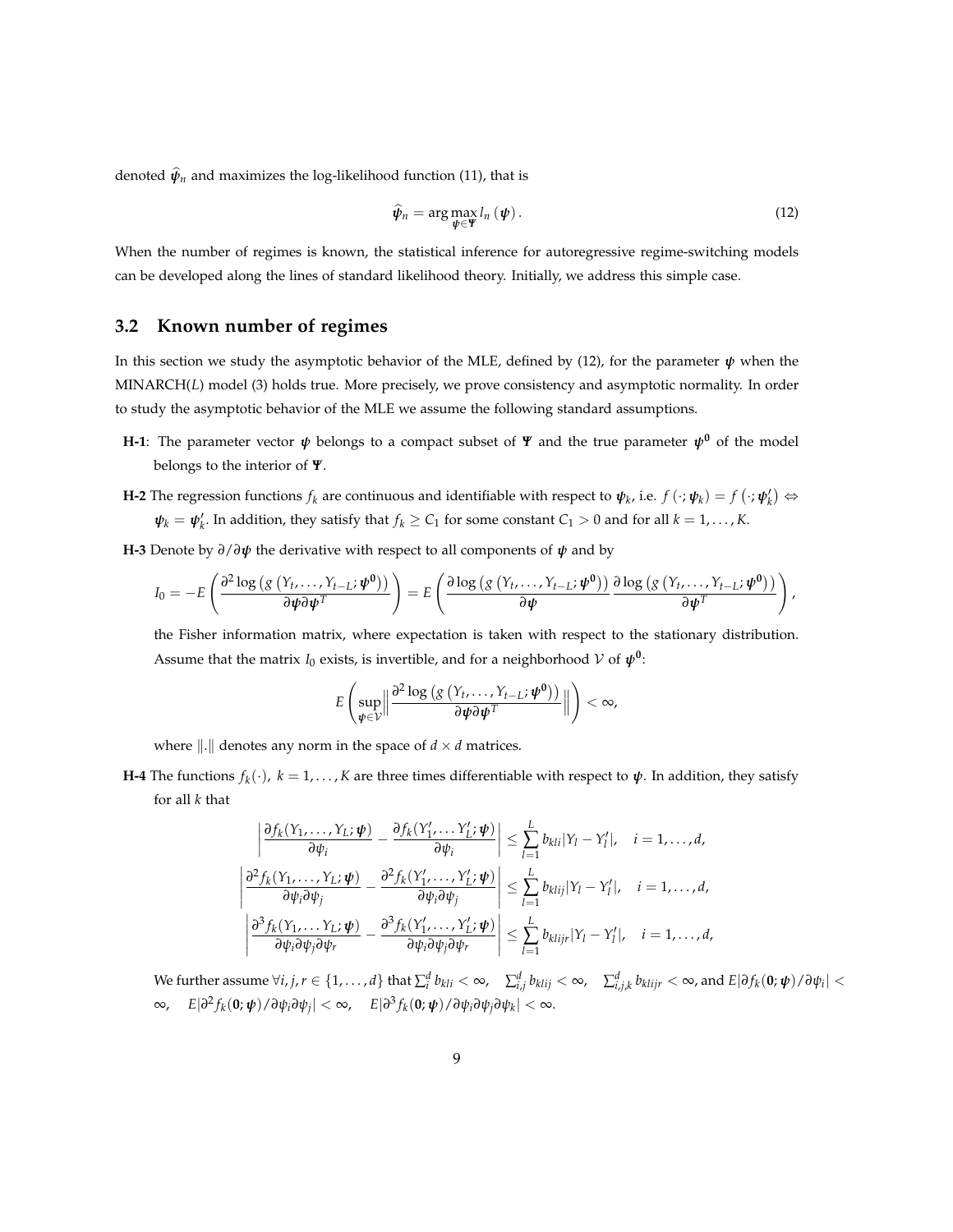Assumptions **H-1**-**H-4** are standard in the literature and they are used to ensure a well defined model and for proving asymptotic normality of the conditional MLE. Assumption **H-1** rules out the possibility of the true parameter to belong to the boundary of the parameter space. Condition **H-2** is equivalent to  $\pmb{\psi}_0$  being a locally unique asymptotic maximizer of the log–likelihood function (10); see Berkes et al. (2003, Theorem 2.3) and Francq and Zakoïan (2004, Assumption A4 and Remark 2.4). Assumption **H-3** is implied by assuming that the elements of the vector *∂* log(*g*(*yt*−<sup>1</sup> , . . . , *yt*−*L*))/*∂ψ* are linearly independent. Finally, **H-4** implies that the functions *f<sup>k</sup>* (·) are sufficiently smooth for all *k*, so that higher order derivatives of the conditional log-likelihood function exist and are finite. Before proceeding to the main results we show that if the number of regimes is known, then the model (4) is identifiable up to a permutation. The following lemma is proved in the appendix.

**Lemma 3.1** Consider model (4). Then, under assumption **H-2**, there exists a permutation  $\sigma$  such that for all  $(y, y_1, \ldots, y_L)$ 

$$
\sum_{k=1}^K p_k g_k(y, y_1, \dots, y_L; \boldsymbol{\psi}_k) = \sum_{k=1}^K p'_k g_k(y, y_1, \dots, y_L; \boldsymbol{\psi}'_k) \Longleftrightarrow \sigma(\boldsymbol{\psi}) = \boldsymbol{\psi}',
$$

where  $\sigma(\boldsymbol{\psi}) = (\sigma(\boldsymbol{\psi}_0^T), \boldsymbol{\psi}_{\sigma(1)}^T, \dots, \boldsymbol{\psi}_{\sigma(K)}^T)^T$  and  $\sigma(\boldsymbol{\psi}_0) = (p_{\sigma(1)}, \dots, p_{\sigma(K-1)})^T$ .

The next result is a consequence of the results obtained in previous mentioned references. We will not prove this in detail but in the Appendix we outline computations of the score function and information matrix. The proof follows by employing Taniguchi and Kakizawa (2000, Thm 3.2.23).

**Theorem 3.1** Consider model (3) and suppose that assumptions **H-1**–**H-4** and the conditions of Theorem 2.1, for  $s\geq 4$ , hold true. Then, there exists a fixed open neighborhood  $O(\pmb{\psi}^0)$  of  $\pmb{\psi}^0$  such that with probability tending to 1 as  $n \to \infty$ , the equation

$$
\frac{\partial l_n(\boldsymbol{\psi})}{\partial \boldsymbol{\psi}} = \sum_{t=1}^n \frac{\partial \log(g(y_t, y_{t-1}, \dots, y_{t-L}); \boldsymbol{\psi}^0)}{\partial \boldsymbol{\psi}^0} = 0
$$

has a unique solution which is denoted by  $\pmb{\psi}_n$  as in (12). Furthermore, the MLE estimator is strongly consistent, i.e

 $\widehat{\psi}_n \stackrel{a.s.}{\longrightarrow} \psi^0$ ,

and asymptotically normally distributed

$$
\sqrt{n}\left(\hat{\psi}_n-\psi^0\right)\stackrel{\mathcal{L}}{\longrightarrow}\mathcal{N}\left(0,I_0^{-1}\right),\,
$$

as  $n \to \infty$ .

#### **3.3 Unknown number of regimes**

When the number of regimes is unknown, the identifiability problem cause the likelihood ratio test statistic (LRT) not to converge to a  $\chi^2$ -distribution, which is a consequence of standard theory. A simple example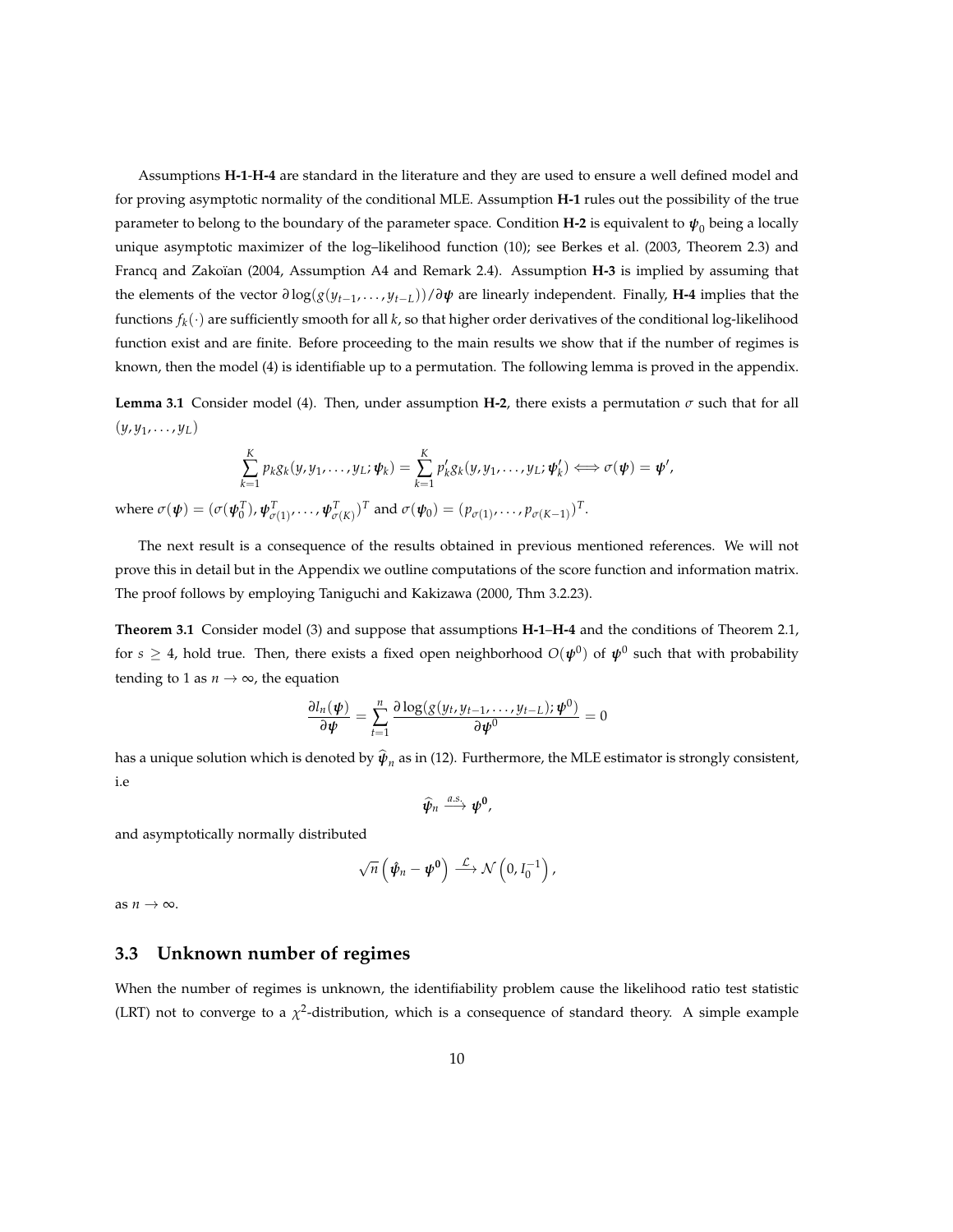illustrates the identifiability problem. Assume a linear model for (3) with  $L = 1$  and suppose that we want estimate a model with  $K = 2$  regimes. However, the true model has only  $K^0 = 1$  regime i.e.

$$
P(Y_t = y | Y_{t-1}) = \exp(-( \psi_0^0 + \psi_1^0 Y_{t-1}) \frac{(\psi_0^0 + \psi_1^0 Y_{t-1})^y}{y!}.
$$

A linear model with  $K = 2$  regimes has conditional pmf

$$
P(Y_t = y | Y_{t-1}) = p \exp(-( \psi_{1,0} + \psi_{1,1} Y_{t-1})) \frac{(\psi_{1,0} + \psi_{1,1} Y_{t-1})^y}{y!} + (1-p) \exp(-( \psi_{2,0} + \psi_{2,1} Y_{t-1})) \frac{(\psi_{2,0} + \psi_{2,1} Y_{t-1})^y}{y!}.
$$

Hence, any parameter vector  $\psi = (p, \psi_{1,0}, \psi_{1,1}, \psi_{2,0}, \psi_{2,1})$  such that  $\psi_{1,0} = \psi_{2,0} = \psi_0^0$ ,  $\psi_{1,1} = \psi_{2,1} = \psi_1^0$ ,  $p \in [0,1]$ or  $\psi_{2,0} = \psi_0^0$ ,  $\psi_{2,1} = \psi_1^0$ ,  $(\psi_{1,0}, \psi_{1,1}) \in \mathbb{R}^2$ ,  $p = 0$  or  $\psi_{1,0} = \psi_0^0$ ,  $\psi_{1,1} = \psi_1^0$ ,  $(\psi_{2,0}, \psi_{2,1}) \in \mathbb{R}^2$ ,  $p = 1$  satisfies to the true conditional pmf. This implies that the Fisher information matrix is not invertible for a model whose number of regimes is overestimated. However, we show next that we can still obtain the asymptotic distribution of the LRT. Following recent work by Olteanu and Rynkiewicz (2012), we compute the asymptotic distribution of the LRT, under suitable conditions, in the case that the number of regimes is overestimated.

Suppose that  $K^0$  denotes the true number of regimes. If  $K\leq K^0$  there are no identification issues with model (3); therefore we assume that  $K > K^0$  in the sequel. The LRT for testing the hypothesis  $H_0: K = K^0$  is given by

$$
2\lambda_n = 2\left(\sup_{\boldsymbol{\psi}\in\mathbf{\Psi}}\ln(\boldsymbol{\psi}) - \ln(\boldsymbol{\psi^0})\right) = 2\sup_{\boldsymbol{\psi}\in\mathbf{\Psi}}\frac{\sum_{t=P}^n\sum_{k=1}^K p_k g_k(y, y_1, \dots, y_L; \boldsymbol{\psi})}{\sum_{t=P}^n\sum_{k=1}^K p_k^0 g_k(y, y_1, \dots, y_L; \boldsymbol{\psi^0})}
$$
(13)

where *ψ***<sup>0</sup>** is a parameter value satisfying the true density function *g* 0 :

$$
g^{0}(y, y_{1}, \ldots, y_{L}) = \sum_{k=1}^{K^{0}} p_{k}^{0} g_{k}(y, y_{1}, \ldots, y_{L}; \boldsymbol{\psi}^{0})
$$

There might exist an infinite number of such parameters but the true mass function is unique.

To prove the main result in this section we will use Doukhan et al. (2012, Thm.2) which states that every *τ*-weakly dependent multivariate integer valued stationary Markov chain is also *β*–mixing (for appropriate definitions see Doukhan (1994)). We will denote the *β*-mixing coefficients by (*βr*), *r* ∈ **N**. Recall (3). Then, the  $(L+1)$ -dimensional process  $(Y_t, \ldots, Y_{t-L})^T$  is Markov chain taking values in the discrete state space  $\mathbb{Z}^{L+1}$ . Hence, Thm. 2 of Doukhan et al. (2012) applies and shows that the process is is geometrically *β*-mixing process. This results has been proved by Neumann (2011) for the case  $L = 1$  and and some more recent related work has been given by Truquet (2017) and Doukhan and Neumann (2017). Denote by  $\mu$  the corresponding stationary measure of the vector  $(Y_t, Y_{t-1}, \ldots, Y_{t-L})$ . We will also need the following notation. For  $\eta > 0$ , denote by  $\mathcal{G}_\eta=\left\{g\in\mathcal{G}$ ,  $\|g-g^0\|_{L^2(\mu)}\leq\eta\right\}.$  The extended set of score-functions  $\mathcal{S}_\eta$  is defined as:

$$
\mathcal{S}_{\eta} = \left\{ s_g = \frac{\frac{g}{g^0} - 1}{\left\| \frac{g}{g^0} - 1 \right\|_{L^2(\mu)}}, g \in \mathcal{G}_{\eta} \right\}.
$$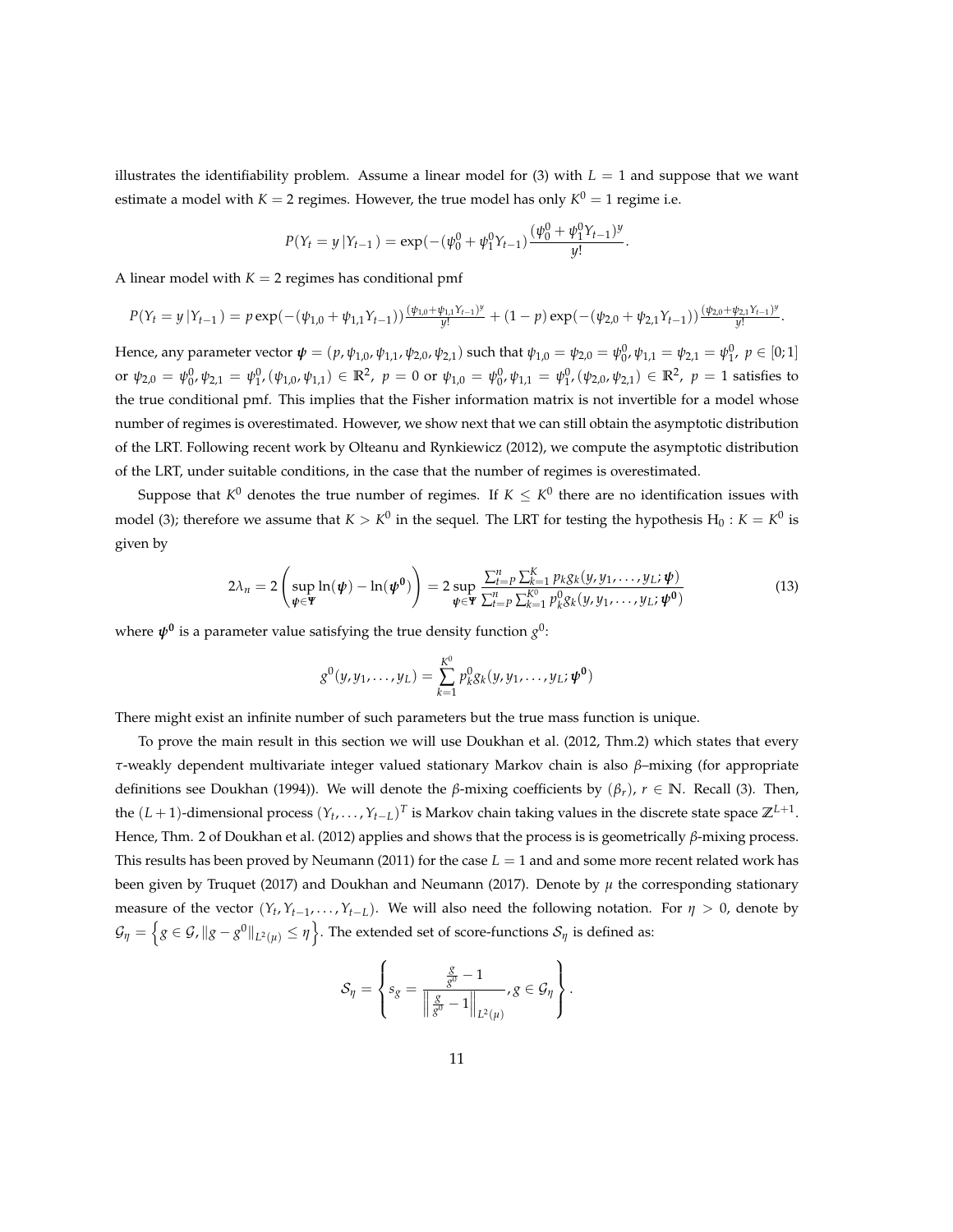We also define the limit-set of scores D

$$
\mathcal{D}=\Big\{d\in\mathbb{L}^2(\mu)\mid \exists\ (g_n)\in\mathcal{G},\ \|\frac{g_n-g^0}{g^0}\|_{\mathbb{L}^2(\mu)}\xrightarrow[n\to\infty]{}0,\|d-s_{g_n}\|_{\mathbb{L}^2(\mu)}\xrightarrow[n\to\infty]{}0\Big\}.
$$

Setting  $g_t = g_n$  for  $t \in [0,1]$  and  $n \leq \frac{1}{t} < n+1$ , we obtain that, for all  $d \in \mathcal{D}$ , there exists a parametric path  $(g_t)_{0 \le t \le 1}$  such that  $\forall t \in [0,1]$ ,  $g_t \in \mathcal{G}$ ,  $t \to \frac{\mathcal{g}_t - g^0}{\sigma^0}$ *g*<sup>0</sup> ∣<sub>L2(µ)</sub> is continuous,  $\|\frac{g_t - g^0}{g^0}\|$  $\frac{-g}{g^0}$   $\|_{\mathbb{L}^2(\mu)} \longrightarrow 0$  and  $||d - s_{g_t}||_{\mathbb{L}^2(\mu)} \longrightarrow 0$ . With the previous notations, we introduce the following assumption

**T-1** The set G is Glivenko-Cantelli and the parameter space **Ψ** contains a neighborhood of the parameters defining the true conditional density *g* 0 .

**T-2** There exists  $\eta > 0$  such that for all  $g \in \mathcal{G}$  with  $||g - g^0||_{L^2(\mu)} \leq \eta$ ,  $||$ *g g* <sup>0</sup> − 1 *L* <sup>2</sup>(*µ*) < ∞ Following Olteanu and Rynkiewicz (2012), we have the following theorem

**Theorem 3.2** Assume **T-1–T-2** and **H-4** and let the conditions of Theorem 2.1 be true for  $s \ge 4$ . Then there exists a centered Gaussian process  $\{W_S, S \in \mathbb{F}\}$  with continuous sample path and covariance kernel  $P(W_{S_1}W_{S_2}) =$ *P* (*S*1*S*2) such that

$$
\lim_{n\to\infty}2\lambda_n=\sup_{S\in\mathbb{F}}\left(\max(W_S,0)\right)^2,
$$

where  $2\lambda_n$  is defined by (13). The index set **F** is defined as  $\mathbb{F} = \cup_t \mathbb{F}_t$ , with the union taken over  $t =$  $(t_0, \ldots, t_{K^0}) \in \mathbb{N}^{K^0+1}$  with  $0 = t_0 < t_1 < \cdots < t_{K^0} \leq K$  and

$$
\mathbb{F}_{t} = \left\{ \Omega \left( \sum_{k=1}^{K^{0}} \zeta_{k} l_{\psi^{0}_{k}} + \sum_{k=K^{0}+1}^{p} \zeta_{k} l_{\psi_{k}} + \sum_{k=1}^{K^{0}} \lambda_{k}^{T} l_{k}^{t} + \delta \sum_{k=1}^{K^{0}} \sum_{l=t_{i-1}+1}^{t_{i}} \gamma_{l}^{T} l_{k}^{u} \gamma_{l} \right), \lambda_{1}, \ldots, \lambda_{K^{0}}, \gamma_{1}, \ldots, \gamma_{t_{K^{0}}} \in \mathbb{R}^{P};
$$
\n
$$
\zeta_{1}, \ldots, \zeta_{K} \in \mathbb{R}, \psi_{t_{K^{0}}+1}, \ldots, \psi_{K} \in \mathbf{Y} - \left\{ \psi^{0}_{1}, \ldots, \psi^{0}_{K^{0}} \right\} \right\}
$$

where  $\delta = 1$  if there exists a vector **q** such that  $q_l \le 0$ ,  $\sum_{l=t_{k-1}+1}^{t_k} q_l = 1$ ,  $\sum_{l=t_{k-1}+1}^{t_k} \sqrt{q_l} \gamma_l = 0$  for  $k = 1, ..., K^0$ ; and  $\delta=0$ , otherwise. In addition, we denote by  $l'_k=\partial l_{\bm{\psi}_k}/\partial \bm{\psi}_k\left(\bm{\psi}^0_k\right)$ , and  $l''_j=\partial^2 l_{\bm{\psi}_k}/\partial \bm{\psi}_k{}^2\left(\bm{\psi}^0_k\right)$ .

For the special case of model (4) we will see in Sec. A-5 of the Appendix that both **T1** − **T2** are satisfied. But the proof shows that it can be extended to include the case of order *L* linear models. The previous theorem shows that asymptotic law of the LRT depends on the true parameters of the model. The next result illustrates the implications of this theorem. For  $l \in \mathbb{N}_+$ , let us denote

$$
\mathcal{G}_l = \left\{ g(y, y_1, \ldots, y_L; \boldsymbol{\psi}) = \sum_{k=1}^l p_k g_k(y, y_1, \ldots, y_L; \boldsymbol{\psi}), \boldsymbol{\psi} \in \mathbf{Y} \right\}.
$$

For some fixed  $L \in \mathbb{N}_+$  sufficiently large, we shall consider the following class of functions

$$
\mathcal{G}_L = \bigcup_{l=1}^L \mathcal{G}_l
$$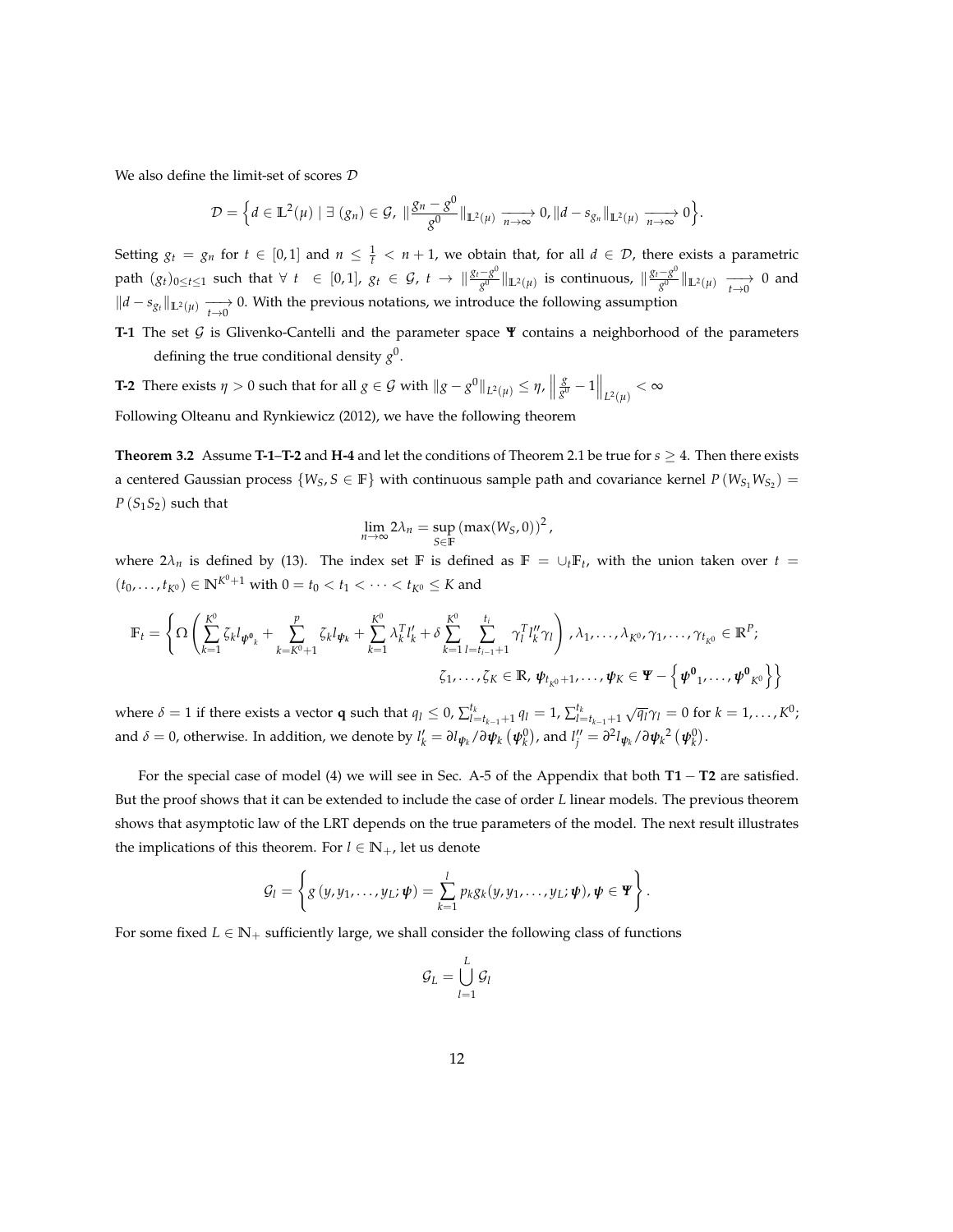For every *g*  $\in$  *G*<sub>*L*</sub> define the number of regimes as

.

$$
l(g) = \min \{l \in \{1, ..., L\}, g \in G_l\}.
$$

Then,  $l_0 = l(g^0)$  denotes the number of regimes of the true model. An estimate of the number of regimes, say  $\hat{l}$  is defined as the integer  $l \in \{1, \ldots, L\}$  which maximizes the following the penalized criterion,

$$
T_n(l) = \sup_{g \in \mathcal{G}_l} l_n(g) - \alpha_n(l), \qquad (14)
$$

where  $l_n(g)$  is given by (11) and  $\alpha_n(\cdot)$  is a suitably chosen sequence.

**Proposition 3.1** Assume **T-1–T-2** and **H-4** and let the conditions of Theorem 2.1 be true for  $s \ge 4$ . Let  $(a_n(\cdot))$ be an increasing function of l such that  $a_n(l_1) - a_n(l_2) \xrightarrow[n \to \infty]{} \infty$  for every  $l_1 > l_2$  and  $a_n(l)/n \xrightarrow[n \to \infty]{} 0$  for every *l*. Then, as  $n \to \infty$ , the estimator  $\hat{l}$ , defined by maximizing (14), converges in probability to the true number of regimes, i.e.

$$
\hat{l} \xrightarrow[n \to \infty]{\mathbb{P}} K^0
$$

The proof of the above results is based on arguments given for proving Olteanu and Rynkiewicz (2012, Cor. 2.3) and therefore it is omitted. Penalization like the Bayesian information criterion (BIC) fulfills the assumptions of Proposition 3.1 and it gives a theoretical justification of the empirical results obtained by Zhu et al. (2010) for the case of linear model. Proposition 3.1 applies to nonlinear models though.

### **4 On likelihood inference for the MINGARCH model**

Recall now model (6). Then the likelihood equations (11) are still true for this case but the complexity of computation required to fit (6) is of exponential order. Indeed, consider the simplest case of a linear model

$$
\lambda_{t,k}(\psi_k) = d_k + \sum_{i=1}^{L_1} \psi_{i,k} \lambda_{Z_{t-i},t-i} + \sum_{j=1}^{L_2} \psi_{j,k} Y_{t-j} \ \ k = 1,\ldots,K.
$$

For calculating the log-likelihood function, we see that we need to consider all the possible states for  $Z_1, \cdots, Z_n$ and therefore the complexity of such computation is of the order  $K^n$ . Hence, in general, likelihood inference is intractable unless the number of observations is very small. Furthermore, note that knowledge of the expected value of  $\lambda_{Z_{t-1},t-1},\cdots,\lambda_{Z_{t-q},t-q}$  is not enough to compute the conditional distribution of  $\lambda_{t,1}(\pmb{\psi}_1),\cdots,\lambda_{t,K}(\pmb{\psi}_K)$ and therefore an EM algorithm cannot be applied for likelihood optimization.

An alternative way to deal with these issues could be to employ Lemma 2.1 and use the infinite representation MINARCH(∞) of (6) with *f<sup>k</sup>* (·) being linear. Then using a finite order would suffice to make likelihood inference for such models. However, the following counterexample proves that misspecification of the model doesn't allow anymore to estimate the true number of regimes.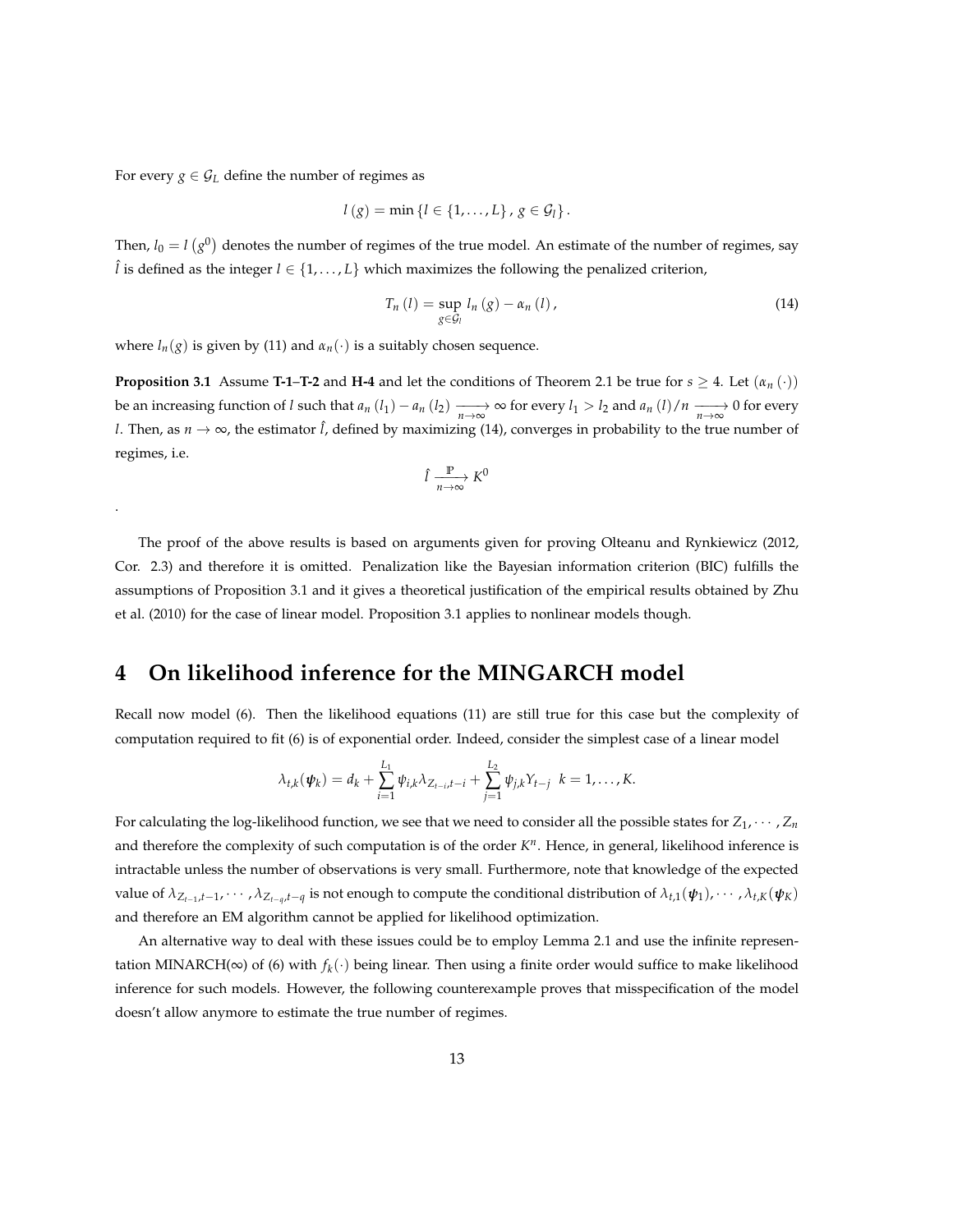**Example 4.1** Assume that the observations are a realization of a stationary INGARCH(1,1) process  $(Y_k)_{k \in \mathbb{N}}$ , vis.

$$
Y_t | \mathcal{F}_{t-1} \sim \text{MP}(\boldsymbol{p}, \lambda_t) \quad \lambda_t = \psi_0^0 + \psi_1^0 Y_{t-1} + \psi_2^0 \lambda_{t-1}.
$$

Here, we assume that the process has only one regime. The practitioner does not know the true data generating process and fits a MINARCH(1) model with a 2 regimes. In this case, the vector of unknown parameters is  $\pmb{\psi}=(p_1,\pmb{\psi}_1,\pmb{\psi}_2)^T.$  With this notation, we obtain by (10) that the conditional likelihood is

$$
L(y_1,...,y_n; \psi) = \prod_{t=1}^n \Biggl( \sum_{k=1}^2 p_k \frac{\exp(-\lambda_{t,k}(\psi_k))\lambda_{t,k}^{y_t}(\psi_k)}{y_t!} \Biggr)
$$
  
= 
$$
\prod_{t=1}^n \Biggl( p_1 \frac{\exp(-( \psi_{1,0} + \psi_{1,1}y_{t-1}))(\psi_{1,0} + \psi_{1,1}y_{t-1})^{y_t}}{y_t!} + (1 - p_1) \frac{\exp(-( \psi_{2,0} + \psi_{2,1}y_{t-1}))(\psi_{2,0} + \psi_{2,1}y_{t-1})^{y_t}}{y_t!} \Biggr).
$$

In what follows expectation is taken wrt to stationary measure of (*Y*<sup>1</sup> ,*Y*2) which exists by Theorem 2.1. The negative of the expected log-likelihood converges to the Kullback-Leibler distance (up to a constant), by ergodicity. In other words

$$
-\frac{\log L(y_1, \cdots, y_n; \psi)}{n} \xrightarrow{a.s.} K(\psi) \doteq E \Big[ \log \Big( p_1 \frac{\exp(-( \psi_{1,0} + \psi_{1,1} Y_1) ) (\psi_{1,0} \psi_{1,1} Y_1)^{Y_2}}{Y_2!} + (1 - p_1) \frac{\exp(-( \psi_{2,0} + \psi_{2,1} Y_1) ) (\psi_{2,0} + \psi_{2,1} Y_1)^{Y_2}}{Y_2!} \Big) \Big].
$$

The "best" model (which is not the true model) is the model that minimizes the Kullback-Leibler distance

$$
K(\pmb{\psi}^*) = \arg\min_{\pmb{\psi} \in \pmb{\Psi}} K(\pmb{\psi}).
$$

The problem that we are faced with is to examine whether the best model has one or two regimes. If the best model has only one regime then  $\pmb{\psi}^* = \left(p_1^*, \psi_{1,0}^*, \psi_{1,1}^*, \psi_{2,0}^*, \psi_{2,1}^*\right)$  has to satisfy  $p_1^* = 0$ , or  $p_1^* = 1$  or  $(\psi_{1,0}^*, \psi_{1,1}^*) = (\psi_{2,0}^*, \psi_{2,1}^*)$ . If these conditions are not satisfied, then the "best" model will have two regimes but the true number of regimes is only one.

Hence the vector  $\psi^*$  has to satisfy the following equations

$$
-\mathrm{E}\Big[\frac{\partial}{\partial \psi_i^*}\log\Big(p_1\frac{\exp(-( \psi_{1,0} + \psi_{1,1} Y_1))(\psi_{1,0} + \psi_{1,1} Y_1)^{Y_2}}{Y_2!} + (1-p_1)\frac{\exp(-( \psi_{2,0} + \psi_{2,1} Y_1))(\psi_{2,0} + \psi_{2,1} Y_1)^{Y_2}}{Y_2!}\Big)\Big] = 0,
$$

where  $\psi_i^*$  is the *i*'th component of  $\psi^*$ , *i* = 1, . . . , 5. By taking into account the calculations in Appendix A-5 we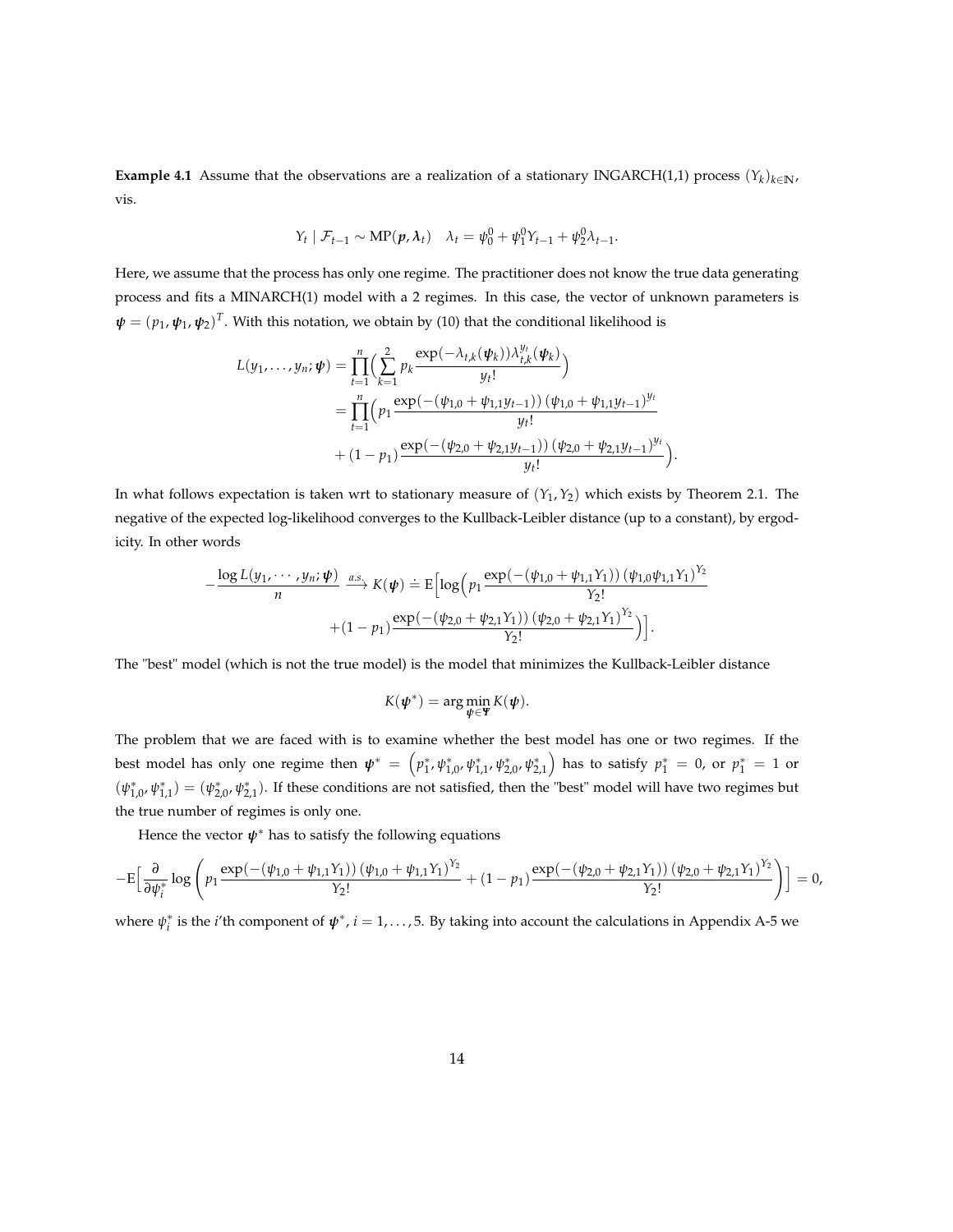have that if  $p_1^* = 0$ , then the above system reduces to

$$
-E\left[\frac{\exp(-( \psi_{1,0} + \psi_{1,1} Y_1)) (\psi_{1,0} + \psi_{1,1} Y_1)^{Y_2}}{\exp(-( \psi_{2,0} + \psi_{2,1} Y_1)) (\psi_{2,0} + \psi_{2,1} Y_1)^{Y_2}} - 1\right] = 0,
$$
  

$$
-E\left[\left(\frac{Y_2}{\psi_{2,0} + \psi_{2,1} Y_1} - 1\right)\right] = 0,
$$
  

$$
-E\left[\left(\frac{Y_1 Y_2}{\psi_{2,0} + \psi_{2,1} Y_1} - 1\right)\right] = 0.
$$

The last equation shows that

$$
E\left[\left(\frac{Y_1Y_2}{\psi_{2,0}+\psi_{2,1}Y_1}-1\right)\right]=E\left[E\left[\left(\frac{Y_1Y_2}{\psi_{2,0}+\psi_{2,1}Y_1}-1\right)|Y_1\right]\right]=E_{\mu}\left[Y_1-1\right]\neq 0.
$$

By a symmetric argument, if  $p_1^* = 1$  we obtain that  $E[Y_2 - 1] = 0$  which is false again. Finally, for the case of  $(\psi_{1,0}, \psi_{1,1}) = (\psi_{2,0}, \psi_{2,1})$ , we get the following system

$$
-E\left[p_1\left(\frac{Y_2}{\psi_{1,0} + \psi_{1,1}Y_1} - 1\right)\right] = 0,
$$
  
\n
$$
-E\left[p_1\left(\frac{Y_1Y_2}{\psi_{1,0} + \psi_{1,1}Y_1} - 1\right)\right] = 0,
$$
  
\n
$$
-E\left[(1 - p_1)\left(\frac{Y_2}{\psi_{1,0} + \psi_{1,1}Y_1} - 1\right)\right] = 0,
$$
  
\n
$$
-E\left[(1 - p_1)\left(\frac{Y_1Y_2}{\psi_{1,0} + \psi_{1,1}Y_1} - 1\right)\right] = 0.
$$

Arguing as before, we have that this system of equations is again false, in general. Hence we illustrated that approximating a MINGARCH model with an MINARCH model will not allow to estimate the true number of regimes. It is easy to see that his problem will occur even if we had applied MINARCH models with lag *L* bigger than 1.

# **5 A Data Example**

In this section, we apply the methodology to the time series shown at the top of Figure 2 which consists of weekly number of disease cases caused by E.coli in the state of North Rhine-Westphalia (Germany) from January 2001 to May 2013. The data are available in the R package tscount; Liboschik et al. (2017). As a first remark we note that there was an outbreak of E.coli infections all over Northern Germany around middle May to end of June 2011; for further details see https://en.wikipedia.org/wiki/2011\_Germany\_E.\_coli\_O104: H4\_outbreak. The plot reveals the outbreak quite clearly and it suggests two possible modeling approaches. The one is the approach taken in this work since the graph illustrates the existence of one region with low activity and another region of higher activity. A second possible approach for analysing these data is that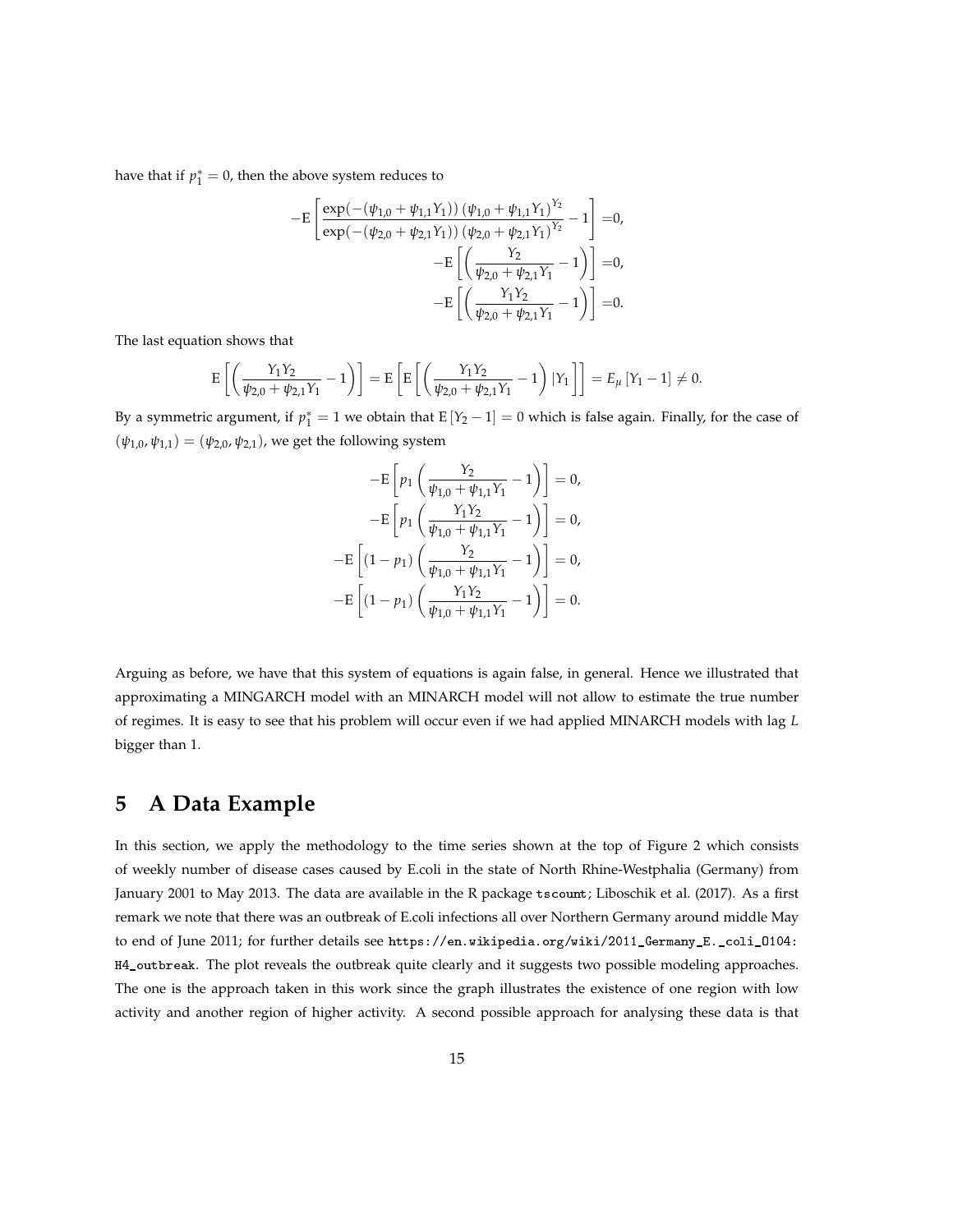of Fokianos and Fried (2010) who consider various types of interventions and develop methodology for their detection. In what follows we will discuss both approaches. The time series of E.coli cases consist of 646 observations but we removed the first three observations for model fitting; hence *n* = 643 in what follows.

To fit model (4) we employ the transformation  $p_k = \exp(\theta_k)/(1 + \sum_{j=1}^K \exp(\theta_j))$ ,  $k = 1, \ldots, K$  and  $\theta_K = 0$  to avoid numerical instability. Table 1 shows the values of BIC after fitting a model with *K* = 1 (ordinary Poisson model) and  $K = 2$  components model for various choices of lag *L*. The BIC favors a two-component model where in each region  $Y_t$  is regressed on  $Y_{t-1}$ ,  $Y_{t-2}$ . The parameter estimates and their standard errors for  $\pmb{\psi} =$ (*θ*<sup>1</sup> , *ψ*1,0, *ψ*1,1, *ψ*1,2, *ψ*2,0, *ψ*2,1, *ψ*2,2) *<sup>T</sup>* are (−0.597, 9.475, 0.573, 0.262, 5.431, 0.344, 0.226) *<sup>T</sup>* and (0.068, 1.123, 0.003,  $0.003$ ,  $0.641$ ,  $0.001$ ,  $0.002$ )<sup>T</sup>. These results can be interpreted broadly as follows. The probability of one regime is  $p_1 = 0.36$  and the probability of the other regime is  $p_2 = 1 - p_1 = 0.64$ . In the region which has the smaller probability, the mean number of weakly cases is larger than the mean number of weakly cases in the region with higher probability. This interpretation agrees with Figure 2 where the plots reveals this specific structure and indicates some correlation of the response to  $Y_{t-1}$  and  $Y_{t-2}$ .

It is worth comparing this approach with the methodology developed by Fokianos and Fried (2010) for detecting intervention in count time series and is implemented in the R package tscount. Indeed, some further data analysis shows the existence of a transient effect at time *t* = 540 which corresponds to the week starting at May 23rd, 2011. In this case, the fitted model is

$$
Y_t | \mathcal{F}_{t-1} \sim \text{Poisson}(\lambda_t)
$$
  
\n $\lambda_t = 8.478(.533) + 0.339(.027)Y_{t-1} + 0.219(.026)Y_{t-2} + 33.120(3.51)\frac{1}{(1-0.9B)}1_t(540)$ 

where  $B$  is the shift operator such that  $B^iY_t = Y_{t-i}$  and  $I_t(\tau)$  is an indicator function, with  $I_t(\tau) = 1$  if  $t = \tau$ , and  $I_t(\tau) = 0$  if  $t \neq \tau$ . Corresponding standard errors of the regression coefficients are in parentheses. The corresponding BIC values obtained after fitting this model is equal to 4411.754 which improved the model without intervention; see Table 1 for  $K = 1$  and  $L = 2$ . Yet, it seems that a mixture model with two regimes might be a better alternative for modeling these data. This is also supported informally by considering the Pearson residuals defined by

$$
e_t = \frac{Y_t - \mathbb{E}[Y_t | \mathcal{F}_{t-1}]}{\sqrt{\text{Var}[Y_t | \mathcal{F}_{t-1}]}}
$$

In the case of model (4), use (2) to calculate the above quantity. The mean square error of the Pearson residuals is equal to 1.998 when using the model with intervention. Model (4) has mean square error equal to 1.13. So there is some further evidence supporting the mixture approach for modeling these data. Finally, the top graph of Figure 3 shows plots of the autocorrelation function of the Pearson residuals after fitting both models discussed to the data. In both cases, the plot does not indicate any gross departure from white noise but it should be used cautiously in practice. The lower plot of Figure 3 shows plot of the auto-distance correlation function. This quantity quantifies dependence better as it was explained by Székely et al. (2007) (for the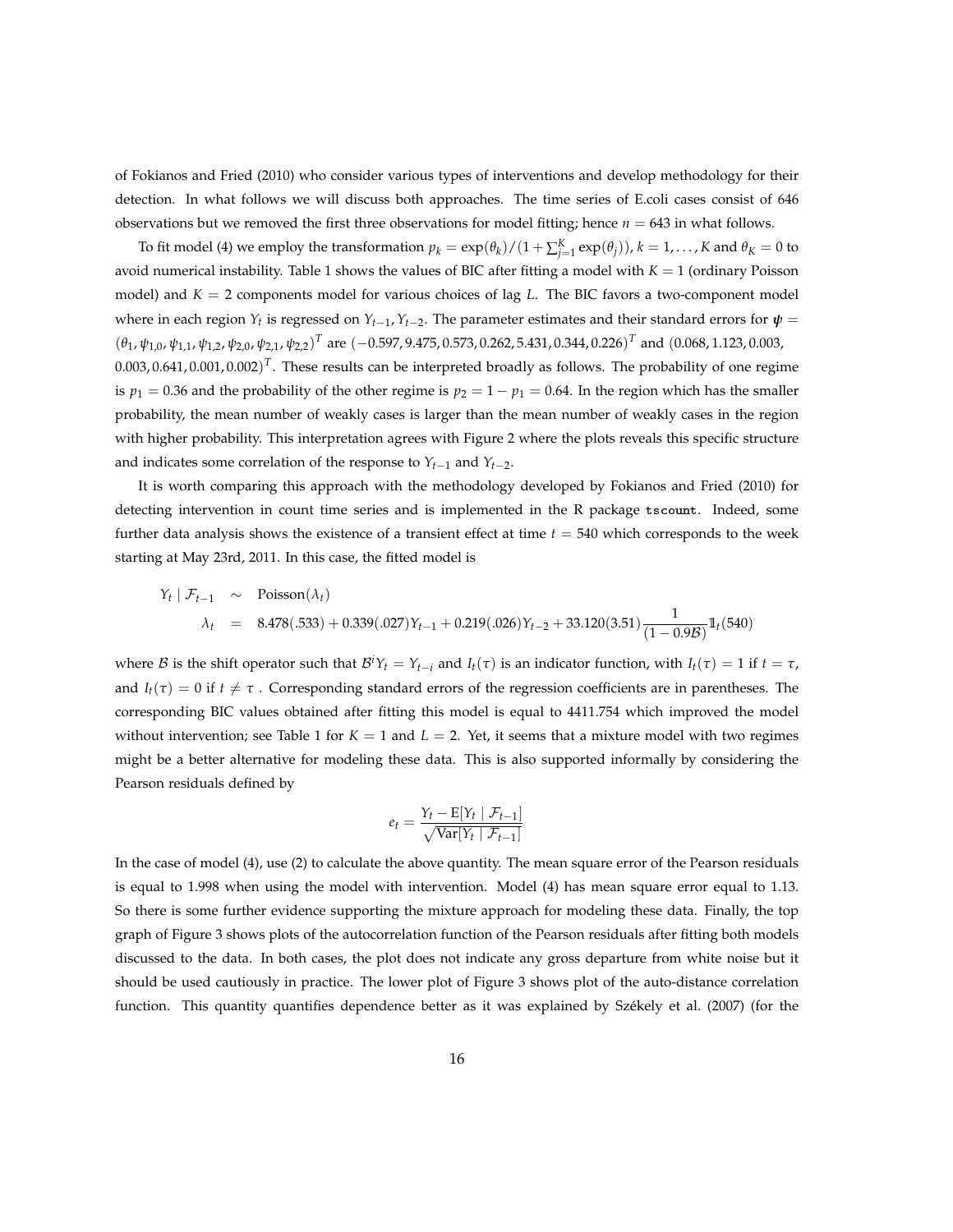independent case) and Fokianos and Pitsillou (2018) for the time series case. Both of the plots indicate that the fit of both models to weakly number of E.coli cases is satisfactory.



Figure 2: Weekly number of reported disease cases caused by E.coli in the state of North Rhine-Westphalia (Germany) from January 2001 to May 2013 and their sample autocorrelation and partial autocorrelation functions.

|               | $K=1$    | $K=2$    |
|---------------|----------|----------|
|               | 4636.327 | 4364.537 |
| $\mathcal{P}$ | 4540.943 | 4319.091 |
| 3             | 4522.201 | 4328.674 |

Table 1: BIC values after fitting model (4) to E.coli count time series.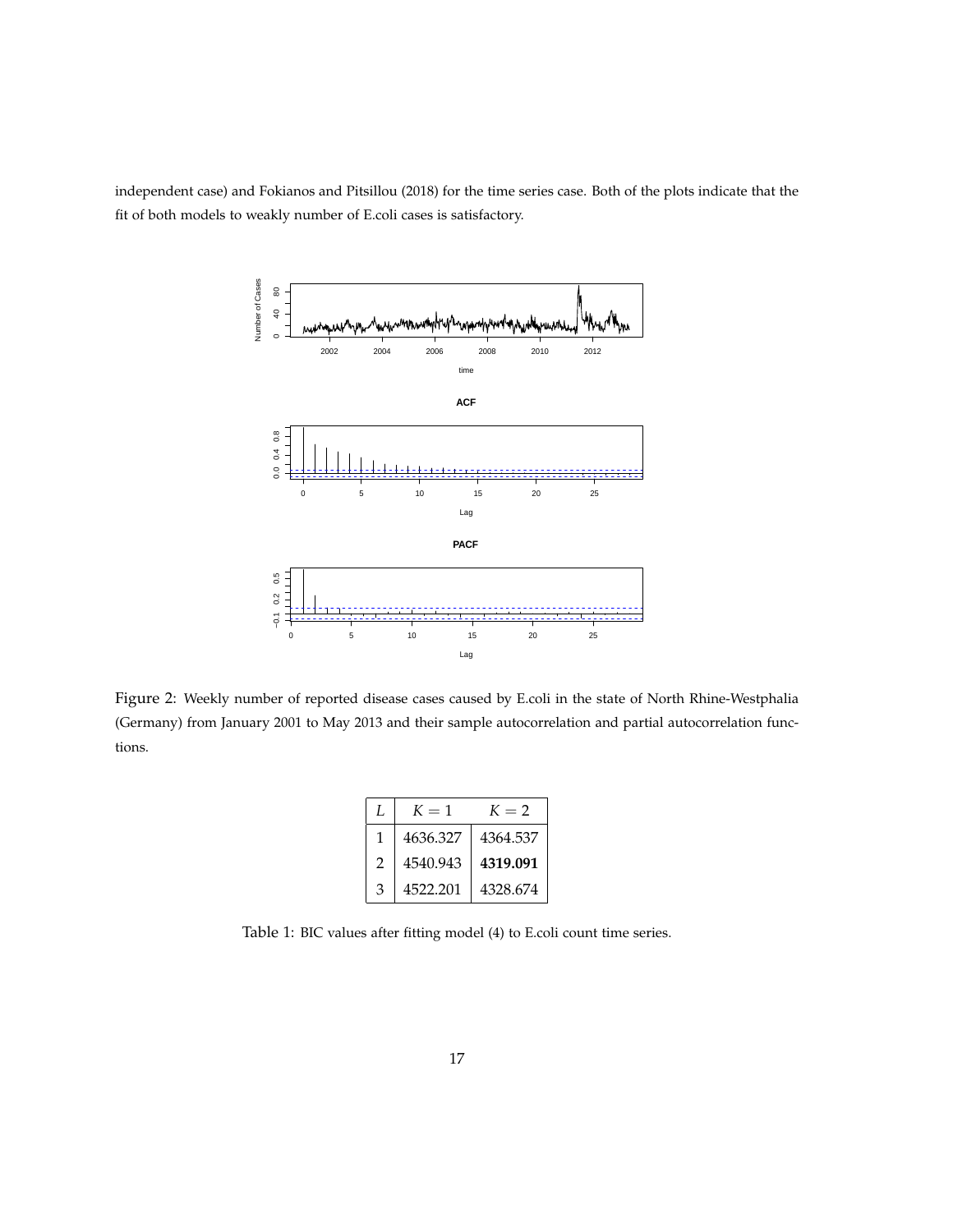

Figure 3: Left plot: (a) Autocorrelation and (b) Auto-Distance Correlation function of the Pearson residuals after fitting the model with intervention to the weekly number of E.coli cases. Right plot: (c) Autocorrelation and (d) Auto-Distance Correlation function of the Pearson residuals after fitting (4) with *K* = 2 and *L* = 2 to the weekly number of E.coli cases.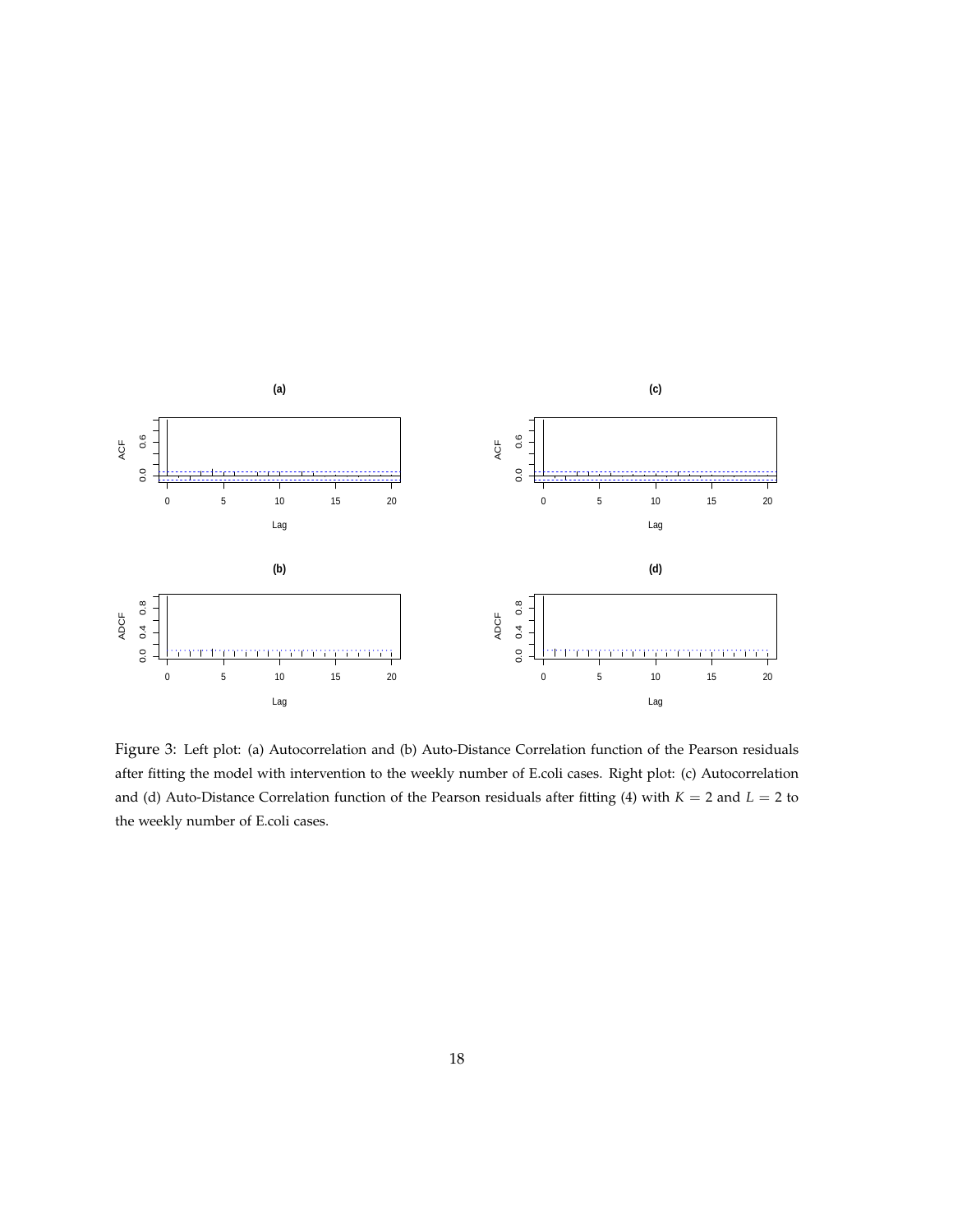# **Acknowledgements**

Part of this research was carried out while K. Fokianos was with the Department of Mathematics & Statistics, University of Cyprus. K. Fokianos was supported by the Institute of Advanced Studies of the University of Cergy Pontoise under the Paris Seine Initiative for Excellence ("Investissements d'Avenir" ANR-16-IDEX-0008). In addition it has been developed within the MME-DII center of excellence (ANR-11-LABEX-0023-01) and with the help of PAI-CONICYT MEC Nr. 80170072.

# **Appendix**

The following auxiliary lemma can be proved easily upon recalling the *s*-moments of a Poisson random variable, see Johnson et al. (1992) and Ferland et al. (2006).

**Lemma A-1** Recall (1) and let *Y* ∼ MP(*p*, *λ*) and *s* ∈ **N**<sup>∗</sup> . The uncentered moments of *Y* satisfy

$$
EY^{s} = \sum_{k=1}^{K} p_{k} \sum_{j=0}^{s} \begin{Bmatrix} s \\ j \end{Bmatrix} \lambda_{k}^{j},
$$

where  $\sqrt{ }$ J  $\mathcal{L}$ *s j*  $\mathcal{L}$  $\mathcal{L}$ J denote Stirling numbers of the second kind such that when  $s \geq 0$  and  $0 \leq j \leq s$ ,  $\sqrt{ }$  $\int$  $\mathcal{L}$ *s j*  $\mathcal{L}$  $\mathcal{L}$ J  $= 0$ for  $j \notin \{1, \ldots, s\}$  and satisfy the following recurrence:

$$
\left\{\begin{array}{c} s \\ j \end{array}\right\} = \left\{\begin{array}{c} s-1 \\ j-1 \end{array}\right\} + j \left\{\begin{array}{c} s-1 \\ j \end{array}\right\}
$$

### **A-1 On** *τ***-dependennce**

For the Euclidean space  $\mathbb{R}^d$  and  $h : \mathbb{R}^d \to \mathbb{R}$ , we denote by  $||h||_{\infty} = \sup_{x \in \mathbb{R}^d} |h(x)|$ . In addition, let

Lip(h) = 
$$
\sup_{x \neq y} \frac{|h(x) - h(y)|}{\|x - y\|}
$$
.

The space  $\Lambda_1(\mathbb{R}^d)$  is the set of functions  $h:\mathbb{R}^d\to R$  such that  $\mathrm{Lip}(h)\leq 1$ . Let  $(\Omega,\mathcal{G},P)$  be a probability space and suppose that  $\cal M$  is a  $\sigma$ -algebra of  $\cal G.$  We denote by  ${\cal L}^s\equiv {\cal L}^s(\Omega,{\cal G},P)$  the class of  $R^d-$ valued random variables *W,* such that  $\|W\|_s = (E\|W\|^s)^{1/s} < \infty$ . Let *X* be a random variable with values in  $\mathbb{R}^d$ . Assume that  $||X||_1 < \infty$  and define the coefficient  $\tau$  as

$$
\tau(\mathcal{M}, X) = \left\| \sup \left\{ \left| \int f(x) P_{X | \mathcal{M}}(dx) - \int f(x) P_{X}(dx) \right| / f \in \Lambda_1(E) \right\} \right\|_1.
$$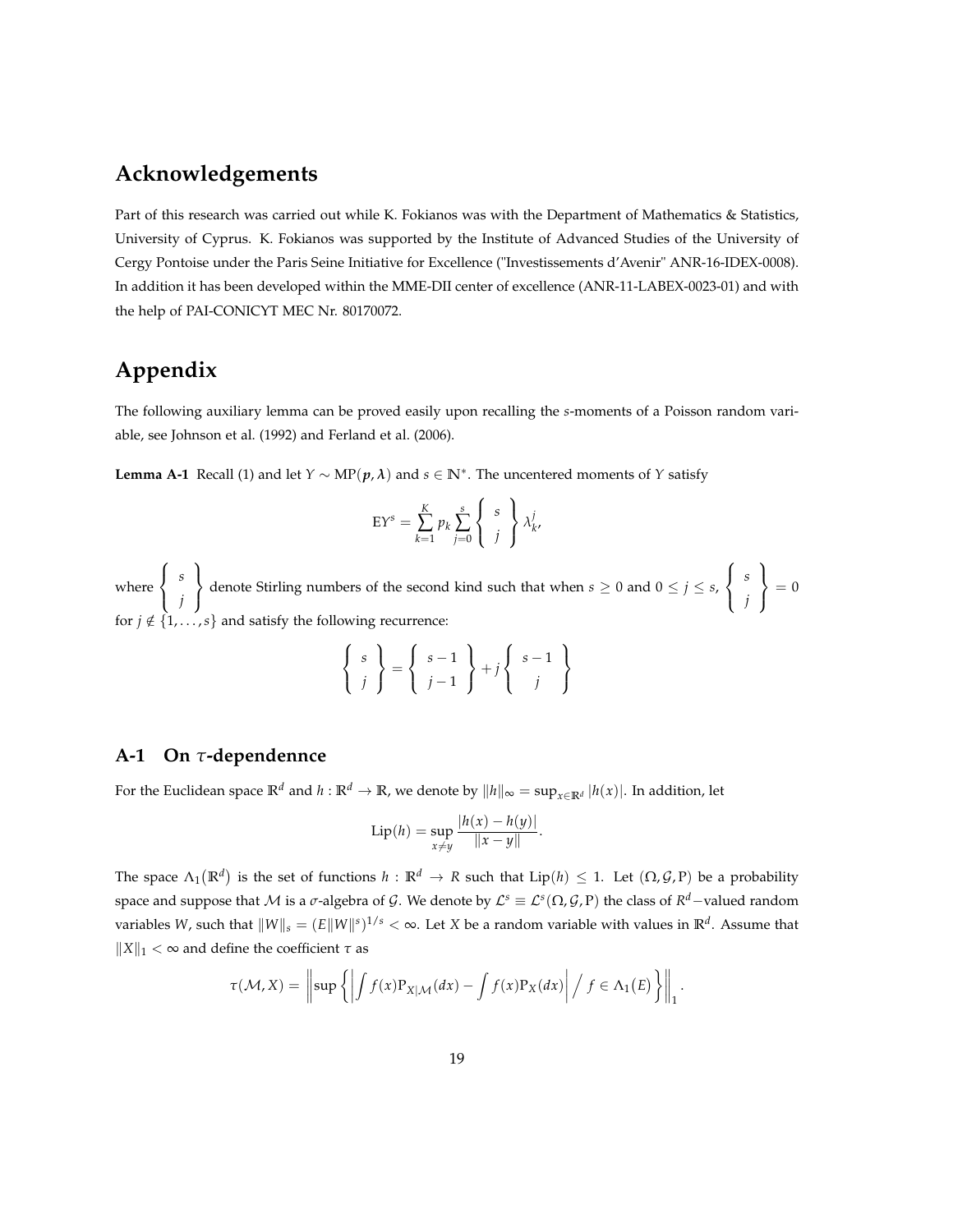An easy way to bound this coefficient is based on a coupling argument which shows that

$$
\tau(\mathcal{M}, X) \leq \|X - Y\|_1,
$$

for any random variable *Y* with the same distribution as *X* and independent of M, see Dedecker and Prieur (2004). Moreover, if the probability space  $(\Omega, \mathcal{G}, P)$  is rich enough, then there exists such an  $X^*$  with  $\tau(\mathcal{M}, X) =$  $||X - X^*||_1$ . Using the definition of  $\tau$ , the dependence between the past of the sequence  $(X_t)_{t \in \mathbb{Z}}$  and its future *k*-tuples may be assessed as follows. Consider the norm  $||x - y|| = ||x_1 - y_1|| + \cdots + ||x_k - y_k||$  on  $\mathbb{R}^{dk}$ , set  $\mathcal{M}_p = \sigma(X_t, t \leq p)$  and

$$
\tau_k(r) = \max_{1 \leq l \leq k} \frac{1}{l} \sup \Big\{ \tau(\mathcal{M}_p, (X_{j_1}, \dots, X_{j_l})) \Big/ p + r \leq j_1 < \dots < j_l \Big\},\
$$
\n
$$
\tau_\infty(r) = \sup_{k > 0} \tau_k(r).
$$

For the sake of simplicity  $\tau_{\infty}(r)$  is denoted by  $\tau(r)$ . The time series  $(X_t)_{t\in\mathbb{Z}}$  is  $\tau$ -weakly dependent when lim<sub>*r*→∞</sub>  $\tau(r) = 0$ .

### **A-2 Proof of Theorem 2.1**

Recall that  $A_k = \sum_l a_{kl}$  and  $B_s = \sum_{k=1}^K p_k A_k^s$ . We will show that the following statements hold true:

- 1. If  $B_1 = \sum_{k=1}^K p_k A_k < 1 < 1$ , then there exists a weakly dependent strictly stationary process  $\{Y_t, t \in \mathbb{Z}\}\$ which belongs to  $\mathcal{L}^1$ .
- 2. If  $B_s < 1$ , then the strictly stationary process  $\{Y_t, t \in \mathbb{Z}\}\$  belongs to  $\mathcal{L}^s$ , for  $s \in \mathbb{N}^*$ .
- 3. If  $B_s < 1$ , then the strictly stationary process  $\{Y_t, t \in \mathbb{Z}\}\$  belongs to  $\mathcal{L}^s$ , for  $s \in [1, \infty)$ .

**Step 1.** The proof of point 1 is based on verifying condition (3.1) of Doukhan and Wintenberger (2008) since their condition (3.2) is assumed while condition (3.3) in the same paper trivially holds. We denote by MP*t* is a sequence of iid mixture homogeneous Poisson processes with  $p = (p_1, \ldots, p_K)$  and  $\lambda = (1, \ldots, 1)$  and by model definition we have that  $Y_t = \text{MP}(p, \lambda_t)$ , where

$$
\lambda_t = (\lambda_{t,1}, \dots, \lambda_{t,k}) = (f_1(\lambda_{t-1}, Y_{t-1}), \dots, f_k(\lambda_{t-1}, Y_{t-1})) = f(\lambda_{t-1}, Y_{t-1}),
$$

where we have defined the *K*-dimensional function  $f = (f_1, \ldots, f_k)$ . For this model, the noise sequence can be written as  $MP = (Z, N)$  for a random variable *Z* with  $P(Z = k) = p_k$  and *N* a unit rate Poisson process independent of *Z*. Note that (recall (5))

$$
\text{MP}(p, f(x)) = \sum_{k=1}^{K} 1\!\!1_{\{Z=k\}} N(f_k(x)).
$$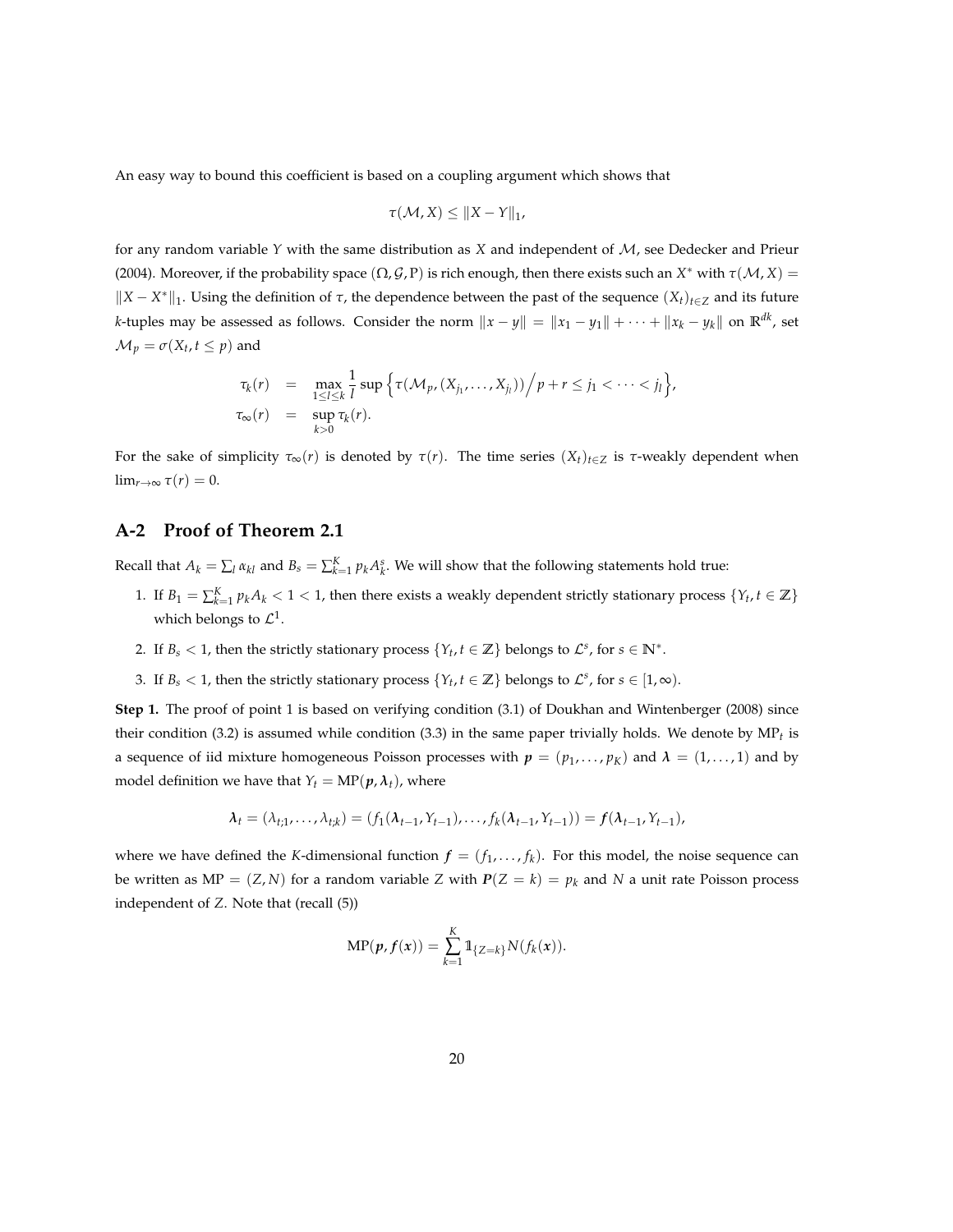It is seen that (3) is expressed as  $Y_t = MP(p, \lambda_t) = F(Y_{t-1}, \ldots, MP_t)$ . Then, with  $x = (x_1, x_2, \ldots) \in N^{\infty}$  and  $x'$ defined analogously, condition (3.1) of Doukhan and Wintenberger (2008) becomes

$$
E|F(x, MP) - F(x', MP)| = E\left|MP(f(x)) - MP(f(x'))\right|
$$
  

$$
= \sum_{k=1}^{K} p_k |f_k(x) - f_k(x')|
$$
  

$$
\leq \sum_{k=1}^{K} p_k \sum_{l=1}^{\infty} \alpha_{kl} |x_l - x'_l|,
$$

where the second equality follows from the properties of the Poisson process. In addition  $E|F(\mathbf{0}, MP)| =$  $\sum_{k=1}^{K} p_k f_k(\mathbf{0})$ . Hence, the first part of the theorem holds.

**Step 2.** To obtain the second part of the theorem, we use recursion. We give a one step recursion for the special case of  $s \in \mathbb{N}$ . For  $k = 1, ..., K$ , we have that  $f_k(x) = f_k(x) - f_k(0) + f_k(0)$  thus the assumption of the theorem implies with  $c_k \equiv f_k(\mathbf{0})$  that

$$
|f_k(x)| \leq g_k(x) + c_k, \qquad g_k(x) = \sum_{l=1}^{\infty} \alpha_{kl} |x_l|.
$$

Therefore we obtain that

$$
|f_k(x)|^i \leq \sum_{j=0}^i \binom{i}{j} c_k^{i-j} g_k^j(x) \quad \text{for } i < s
$$

and

$$
|f_k(x)|^s \leq g_k^s(x) + \sum_{j=0}^{s-1} \binom{s}{j} c_k^{s-j} g_k^j(x) \leq g_k^s(x) + r_k(x). \tag{A-1}
$$

Now Jensen's inequality with probability weights  $a_{kl}/A_k$  yields the following for  $i \in \{1, \ldots, s\}$ 

$$
g_k^i(x) \leq A_k^{i-1} \sum_l a_{kl} |x_l|^i.
$$

Therefore, we obtain that

$$
\mathcal{E}\left(\sum_{l} a_{kl} |Y_{t-l}|\right)^{i} \leq A_{k}^{i-1} \sum_{l} a_{kl} \mathcal{E}|Y_{t-l}|^{i} \leq A_{k}^{i} \mathcal{E}|Y_{0}|^{i}.
$$
 (A-2)

Hence setting  $\delta_{t;k} \equiv \sum_l a_{kl} |Y_{t-l}|$ , we obtain that

$$
\mathrm{E}\left(Y_t^s\right) \leq \sum_{k=1}^K p_k \mathrm{E} \lambda_{t,k}^s + \sum_{k=1}^K p_k \sum_{j=0}^{s-1} \left\{ \begin{array}{c} s \\ j \end{array} \right\} \mathrm{E}[\lambda_{t,k}^j],
$$

by using Lemma A-1. The last expression may be infinite but it is always well defined. Using repeatedly equations (A-1) and (A-2) and noting that the *Y*'s are stationary, we obtain that

$$
E|Y_0|^s = E(Y_t^s) \le \sum_{k=1}^K p_k E \delta_{t,k}^s + C_1 \le B_s E|Y_0|^s + C_2
$$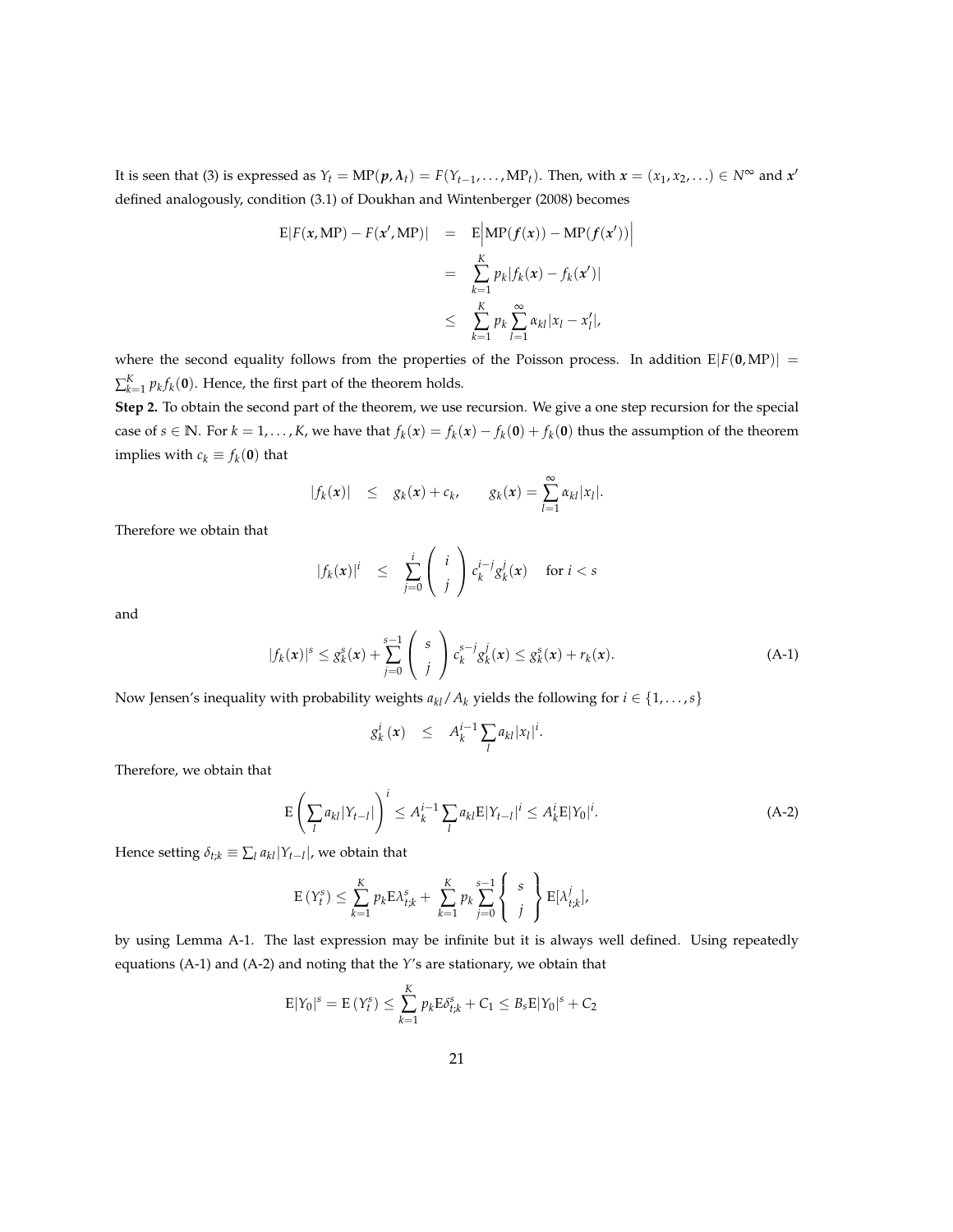for some constants  $C_1 \le C_2 < \infty$  since from recursion  $E|Y_t|^{s-1} < \infty$ . Hence choose  $B_s < 1$  to conclude that

$$
E|Y_0|^s\leq \frac{C_2}{1-B_s}<\infty.
$$

**Step 3.** If  $s \notin \mathbb{N}^*$  then  $S = [s] < s$  and we set  $s = S + m$  for some  $m \in (0, 1)$ . Jensen's inequality entails that  $B_S \leq B_S^{S/s} < 1$  thus the assumption also holds for *S*. Thus using step 2 for the integer value *S* and the sublinearity of  $\lambda \mapsto \lambda^m$  we obtain that

$$
f_k^s(x) = f_k^S(x)f_k^m(x) \le (g_k^S(x) + r_k(x))(g_k^m(x) + c_k^m)) \le g_k^s(x) + R_k(x)
$$

where the remainder term has degree  $\leq S$ , i.e.  $R_k(x) \leq C_k(\|x\|^S + 1)$  for some finite constant  $C_k < \infty$  and we thus obtain from step 2,

$$
E\lambda_{k,0}^s \leq B_s E|Y_0|^s + C_k (E|Y_0|^S + 1)
$$

and hence the desired conclusion follows as before.

### **A-3 Proof of Lemma 2.1**

Because of the representation

$$
Y_t = N_t(\lambda_t), \quad \lambda_t = h(\lambda_{t-1}, \dots, \lambda_{t-L_1}, Y_{t-1}, \dots, Y_{t-L_2})
$$

we have that  $\lambda_t$  is measurable with respect to  $\sigma$ -field  $\mathcal{F}_t$ . By repeated substitution we obtain that there exists a positive function  $f(\cdot)$  such that  $\lambda_t = f(Y_{t-1}, Y_{t-2}, \ldots)$ . Put  $\delta = |\lambda_t - \tilde{\lambda}_t|$ , and  $\epsilon_t = |Y_t - \tilde{Y}_t|$ . Then, by the contraction condition on *h*(.), we obtain that

$$
\delta_t \leq \sum_{i=1}^{L_1} a_i \delta_{t-i} + \sum_{j=1}^{L_2} \epsilon_{t-j}.
$$

Define the polynomials  $a(z) = 1 - \sum_{i=1}^{L_1} a_i z^i$  and  $b(z) = \sum_{i=1}^{L_2} b_i z^i$ . With this notation and because of positivity, the last display is written as

$$
a(\mathcal{B})\delta_t \leq b(\mathcal{B})\epsilon_t
$$

where B is the backward shift operator. Define  $v_t = b(\mathcal{B})\epsilon_t - a(\mathcal{B})\delta_t \geq 0$ . Since  $\sum_{i=1}^{L_1} a_i < 1$ , all the roots of *a*(*z*) lie outside the unit circle. In case that  $\nu_t = 0$ , then

$$
\delta_t = \frac{b(\mathcal{B})}{a(\mathcal{B})} \epsilon_t = \sum_{i=1}^{\infty} c_i |Y_{t-i} - \tilde{Y}_{t-i}|,
$$

where the sequence  $(c_i)$  is positive and decays exponentially fast. In fact, by the multinomial expansion, it satisfies the following set of recursions

$$
c_i = \sum_{j=1}^{L_1} b_j A_{i-j}, \quad A_m = \sum_{l_1 + 2l_2 + \dots + kl_k = m} {l_1 + \dots + l_k \choose l_1, \dots, l_k} a_1^{l_1} \cdots a_k^{l_k}.
$$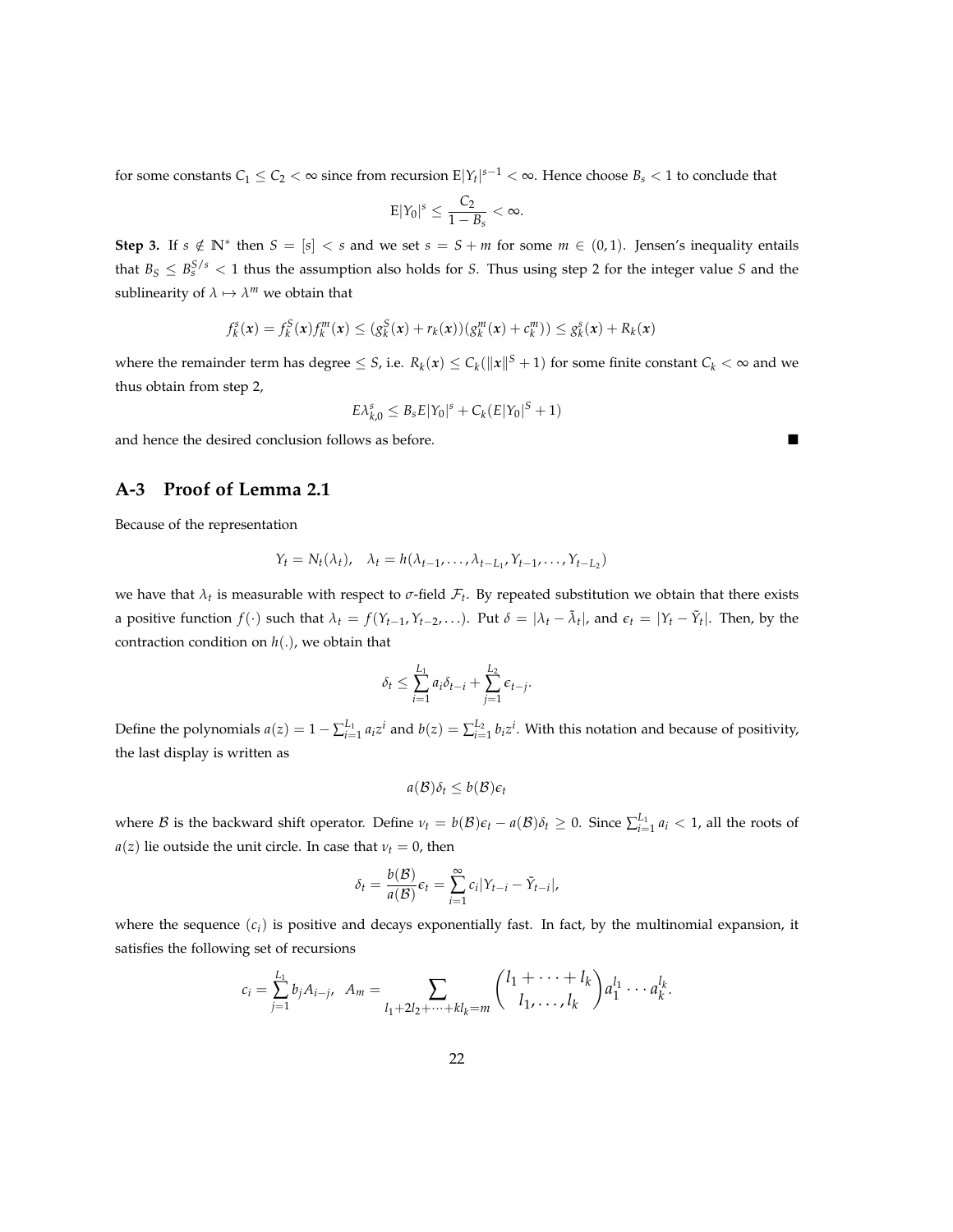In the special that  $b(z) = 1$ , the above derivation proves that the coefficients of the power series expansion of  $1/a(z)$  are also positive. Indeed, when  $b(z) = z$  the power series expansion of  $z/a(z)$  has also positive coefficients and thus the claim follows. Therefore

$$
\delta_t = \frac{b(\mathcal{B})}{a(\mathcal{B})} \epsilon_t - \frac{\nu_t}{a(\mathcal{B})} \leq \frac{b(\mathcal{B})}{a(\mathcal{B})} \epsilon_t.
$$

The claim follows.

### **A-4 Proof of Lemma 3.1**

The conclusion of the lemma will be true if we show that the functions

$$
(y,y_1,\ldots,y_L)\mapsto \frac{\exp(-f(y_1,\ldots,y_L;\boldsymbol{\psi}_k))f^y(y_1,\ldots,y_L;\boldsymbol{\psi}_k)}{y!},\ k\in\{1,\ldots,K\}
$$

are linearly independent provided that  $\pmb{\psi}_k\neq\pmb{\psi}_l$  for  $k\neq l.$  Indeed, let us assume that for all  $y,y_1,\ldots,y_L$ , a linear combination of these functions is equal to zero. Then

$$
\sum_{k=1}^K p_k \frac{\exp\left(-f(y_1,\ldots,y_L;\boldsymbol{\psi}_k)\right)f^y(y_1,\ldots,y_L;\boldsymbol{\psi}_k)}{y!} = 0,
$$

implies that

$$
\sum_{k=1}^K p_k \exp(-f(y_1,\ldots,y_L;\boldsymbol{\psi}_k))f^y(y_1,\ldots,y_L;\boldsymbol{\psi}_k)=0.
$$

But assumption **H-2** shows that for  $k \neq l$ ,  $f(.;\psi_k) \neq f(.;\psi_l)$ . Hence, there exist a  $(y_1,\ldots,y_L)$  and an index l exist such that, for  $k \neq l$ ,  $f(y_1,\ldots,y_L;\psi_l) > f(y_1,\ldots,y_L;\psi_k)$ . By letting y going to infinity we deduce that  $p_l = 0$ . Hence

$$
\sum_{k=1,k\neq l}^K p_k \exp(-f(y_1,\ldots,y_L;\boldsymbol{\psi}_k))f^y(y_1,\ldots,y_L;\boldsymbol{\psi}_k)=0,
$$

and by recursion all  $p_k$  will be equal to zero.

### **A-5 Score and information matrix calculations for Theorem 3.1**

**Computation of first and second order derivatives:** For ease of notation, define  $y_{(t-1)} = (y_{t-1}, \ldots, y_{t-L})$ . By definition, we obtain that, for  $k \in \{1, \ldots, K-1\}$ ,

$$
\frac{\partial \log g(y_t, y_{(t-1)}; \boldsymbol{\psi})}{\partial p_k} = \frac{g_k(y_t, y_{(t-1)}; \boldsymbol{\psi}_k) - g_K(y_t, y_{(t-1)}; \boldsymbol{\psi}_k)}{g(y_t, y_{(t-1)}; \boldsymbol{\psi})}.
$$
(A-3)

Now, for *k* ∈ {1, . . . , *K*} and *i* ∈ {1, . . . , *d<sub>k</sub>*} we get that

$$
\frac{\partial \log g(y_t, y_{(t-1)}; \boldsymbol{\psi})}{\partial \psi_{ki}} = \frac{p_k \left( \partial g_k(y_t, y_{(t-1)}; \boldsymbol{\psi}_k) / \partial \psi_{ki} \right)}{g(y_t, y_{(t-1)}; \boldsymbol{\psi})},
$$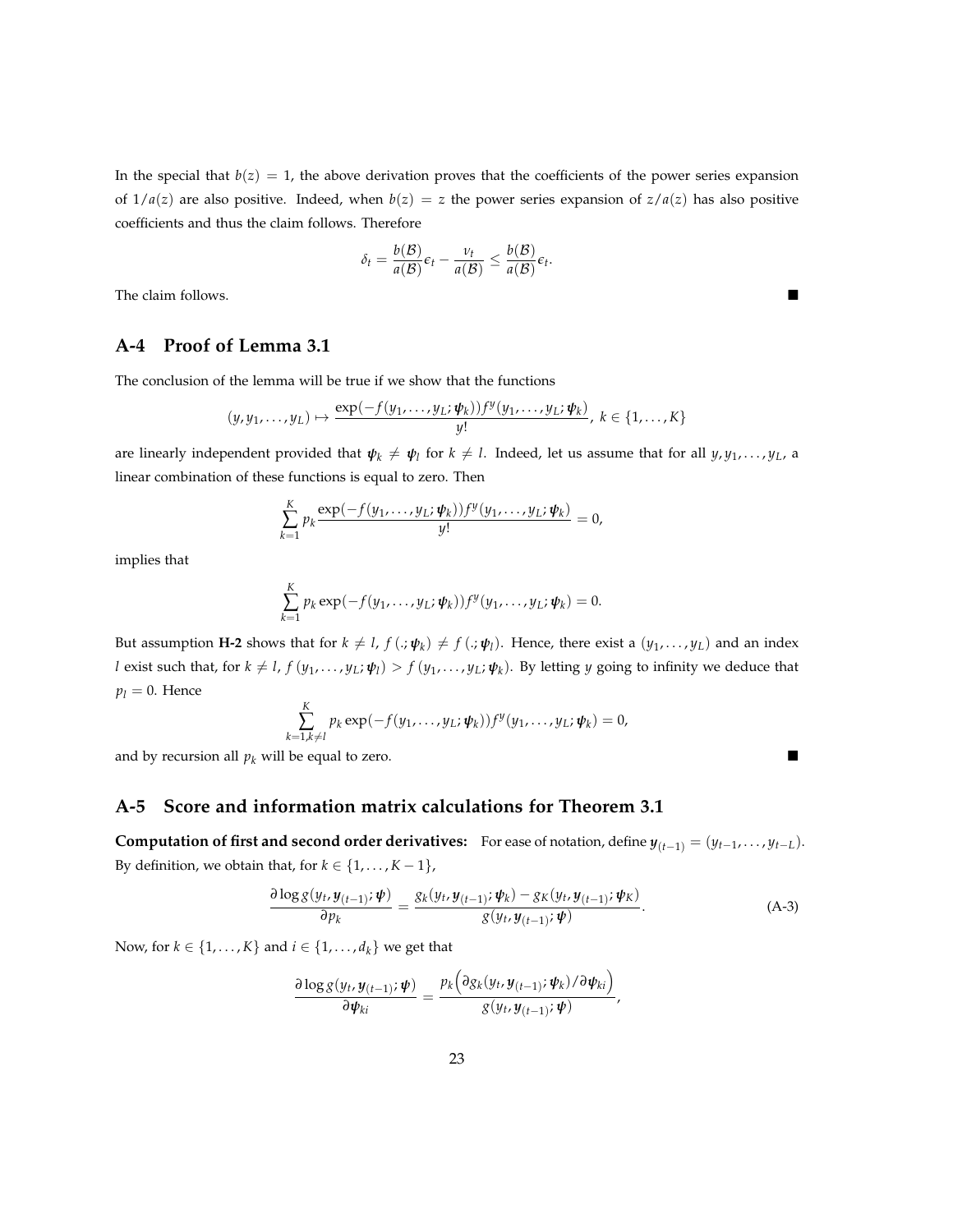with

$$
\frac{\partial g_k(y_t, y_{(t-1)}; \psi_k)}{\partial \psi_{ki}} = g_k(y_t, y_{(t-1)}; \psi_k) \frac{\partial f(y_{(t-1)}; \psi_k)}{\partial \psi_{ki}} \left( \frac{y_t}{f(y_{(t-1)}; \psi_k)} - 1 \right).
$$

Therefore

$$
\frac{\partial \log g(y_t, y_{(t-1)}; \boldsymbol{\psi})}{\partial \boldsymbol{\psi}_{ki}} = \frac{p_k g_k(y_t, y_{(t-1)}; \boldsymbol{\psi}_k)}{g(y_t, y_{(t-1)}; \boldsymbol{\psi})} \frac{\partial f(y_{(t-1)}; \boldsymbol{\psi}_k)}{\partial \boldsymbol{\psi}_{ki}} \left( \frac{y_t}{f(y_{(t-1)}; \boldsymbol{\psi}_k)} - 1 \right). \tag{A-4}
$$

For the second order derivatives we get with  $(k, l) \in \{1, ..., K - 1\}^2$ :

$$
\frac{\partial^2 \log g(y_t, y_{(t-1)}; \boldsymbol{\psi})}{\partial p_k \partial p_l} = - \frac{\left(g_k(y_t, y_{(t-1)}; \boldsymbol{\psi}) - g_k(y_t, y_{(t-1)}; \boldsymbol{\psi})\right)\left(g_l(y_t, y_{(t-1)}; \boldsymbol{\psi}) - g_k(y_t, y_{(t-1)}; \boldsymbol{\psi})\right)}{g(y_t, y_{(t-1)}; \boldsymbol{\psi})^2}.
$$

Similarly, for *k* ∈ {1, . . . , *K* − 1} and *i* ∈ {1, . . . , *d*<sub>*k*</sub>}:

$$
\frac{\partial^2 \log g(y_t, y_{(t-1)}; \boldsymbol{\psi})}{\partial \boldsymbol{\psi}_{ki} \partial p_k} = \frac{g_k(y_t, y_{(t-1)}; \boldsymbol{\psi}_k) \frac{\partial f(y_{(t-1)}; \boldsymbol{\psi}_k)}{\partial \boldsymbol{\psi}_{ki}} \left( \frac{y_t}{f(y_{(t-1)}; \boldsymbol{\psi}_k)} - 1 \right) g(y_t, y_{(t-1)}; \boldsymbol{\psi})}{g(y_t, y_{(t-1)}; \boldsymbol{\psi})^2}
$$

$$
-\frac{p_kg_k(y_t,\boldsymbol{y}_{(t-1)};\boldsymbol{\psi}_k)\frac{\partial f(\boldsymbol{y}_{(t-1)};\boldsymbol{\psi}_k)}{\partial \boldsymbol{\psi}_{ki}}\left(\frac{y_t}{f(\boldsymbol{y}_{(t-1)};\boldsymbol{\psi}_k)}-1\right)\left(g_k(y_t,\boldsymbol{y}_{(t-1)};\boldsymbol{\psi}_k)-g_k(y_t,\boldsymbol{y}_{(t-1)};\boldsymbol{\psi}_k)\right)}{g(y_t,\boldsymbol{y}_{(t-1)};\boldsymbol{\psi})^2}.
$$

For  $(k, l) \in \{1, \ldots, K-1\}^2$ ,  $k \neq l$  and  $i \in \{1, \ldots, d_k\}$ :

$$
\frac{\partial^2 \log g(y_t, y_{(t-1)}; \boldsymbol{\psi})}{\partial \psi_{ki} \partial p_l} = \frac{p_{k}g_k(y_t, y_{(t-1)}; \boldsymbol{\psi}_k) \frac{\partial f(y_{(t-1)}; \boldsymbol{\psi}_k)}{\partial \psi_{ki}} \left( \frac{y_t}{f(y_{(t-1)}; \boldsymbol{\psi}_k)} - 1 \right) \left( g_l(y_t, y_{(t-1)}; \boldsymbol{\psi}_l) - g_K(y_t, y_{(t-1)}; \boldsymbol{\psi}_K) \right)}{g(y_t, y_{(t-1)}; \boldsymbol{\psi})^2}.
$$

For 
$$
k \in \{1, ..., K-1\}
$$
 and  $(i, j) \in \{1, ..., d_k\}^2$ :  
\n
$$
\frac{\partial^2 \log g(y_t, y_{t-1}; \psi)}{\partial \psi_{ki} \partial \psi_{kj}} = p_k \frac{\partial^2 g_k(y_t, y_{t-1}; \psi_k)}{\partial \psi_{ki} \partial \psi_{kj}} \frac{1}{g(y_t, y_{t-1}; \psi)}
$$
\n
$$
- p_k^2 \frac{\left(\partial g_k(y_t, y_{t-1}; \psi_k)/\partial \psi_{ki}\right) \left(\partial g_k(y_t, y_{t-1}; \psi_k)/\partial \psi_{kj}\right)}{g(y_t, y_{t-1}; \psi)^2},
$$

with

$$
\frac{\partial^2 g_k(y_t, y_{t-1}; \psi_k)}{\partial \psi_{ki} \partial \psi_{kj}} = \frac{\partial g_k(y_t, y_{t-1}; \psi_k)}{\partial \psi_{kj}} \frac{\partial f(y_{t-1}; \psi_k)}{\partial \psi_{ki}} \left( \frac{y_t}{f(y_{t-1}; \psi_k)} - 1 \right) \n+ g_k(y_t, y_{t-1}; \psi_k) \left\{ \frac{\partial^2 f(y_t, y_{t-1}; \psi_k)}{\partial \psi_{ki} \partial \psi_{kj}} \left( \frac{y_t}{f(y_{t-1}; \psi_k)} - 1 \right) - \frac{\partial f(y_{t-1}; \psi_k)}{\partial \psi_{ki}} \frac{y_t \left( \partial f(y_{t-1}; \psi_k) / \partial \psi_{kj} \right)}{f(y_{t-1}; \psi_k)^2} \right\}
$$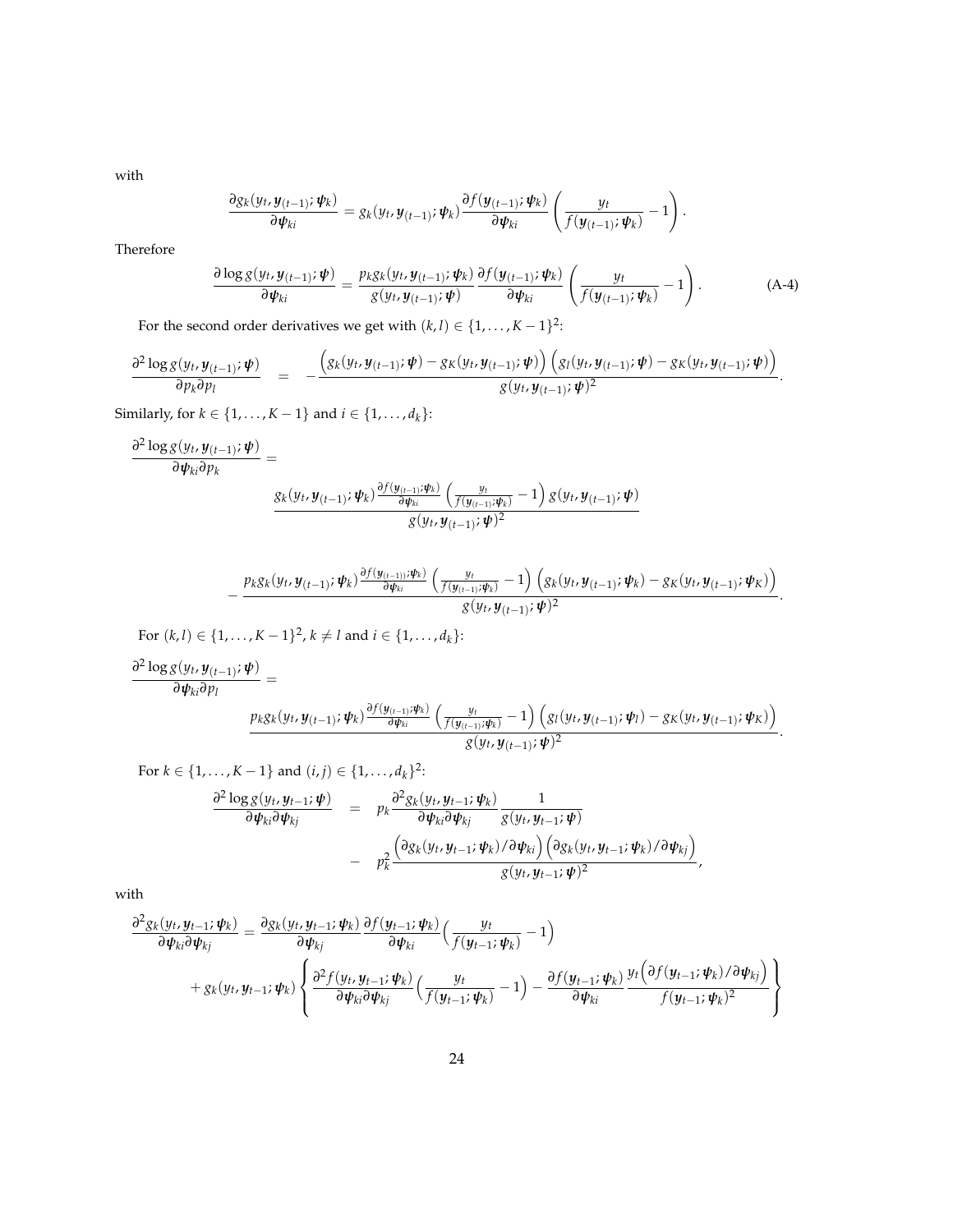For 
$$
(k, l) \in \{1, ..., K-1\}^2
$$
,  $k \neq l$ , and  $(i, j) \in \{1, ..., d_k\} \times \{1, ..., d_1\}$ :  
\n
$$
\frac{\partial^2 \log g(y_t, y_{t-1}; \psi)}{\partial \psi_{ki} \partial \psi_{lj}} = -p_k p_l \frac{\left(\partial g_k(y_t, y_{t-1}; \psi_k)/\partial \psi_{ki}\right) \left(\partial g_k(y_t, y_{t-1}; \psi_k)/\partial \psi_{kj}\right)}{g(y_t, y_{t-1}; \psi)^2}
$$

**The special case of model** (4): If  $f(y_{t-1},...,y_{t-L}; \psi_k)$  is assumed to be a linear function like in equation (4), then the previous equations can be simplified considerably. More precisely

$$
\frac{\partial g_k(y_t, y_{t-1}; \psi_k)}{\partial \psi_{k,0}} = g_k(y_t, y_{t-1}; \psi_k) \left( \frac{y_t}{\psi_{k,0} + \psi_{k,1} y_{t-1}} - 1 \right) \n\frac{\partial g_k(y_t, y_{t-1}; \psi_k)}{\partial \psi_{k,1}} = g_k(y_t, y_{t-1}; \psi_k) y_{t-1} \left( \frac{y_t}{\psi_{k,0} + \psi_{k,1} y_{t-1}} - 1 \right).
$$

For *k* ∈ {1, . . . , *K* − 1} and *i* ∈ {1, . . . , *d*<sub>*k*</sub>}:

$$
\frac{\partial^2 \log g(y_t, y_{t-1}; \psi)}{\partial \psi_{k,0} \partial p_k} = \frac{g_k(y_t, y_{t-1}; \psi_k)}{g(y_t, y_{t-1}; \psi)} \left( \frac{y_t}{\psi_{k,0} + \psi_{k,1} y_{t-1}} - 1 \right)
$$

$$
- \frac{p_k g_k(y_t, y_{t-1}; \psi_k) \left( \frac{y_t}{\psi_{k,0} + \psi_{k,1} y_{t-1}} - 1 \right) (g_k(y_t, y_{t-1}; \psi_k) - g_k(y_t, y_{t-1}; \psi_k))}{g(y_t, y_{t-1}; \psi)^2}
$$

$$
\frac{\partial^2 \log g(y_t, y_{t-1}; \psi)}{\partial \psi_{k,1} \partial p_k} = \frac{g_k(y_t, y_{t-1}; \psi_k)}{g(y_t, y_{t-1}; \psi)} \left( \frac{y_t}{\psi_{k,0} + \psi_{k,1} y_{t-1}} - 1 \right) \n- \frac{p_k g_k(y_t, y_{t-1}; \psi_k) y_{t-1} \left( \frac{y_t}{\psi_{k,0} + \psi_{k,1} y_{t-1}} - 1 \right) (g_k(y_t, y_{t-1}; \psi_k) - g_K(y_t, y_{t-1}; \psi_k))}{g(y_t, y_{t-1}; \psi)^2}
$$

For  $(k, l) \in \{1, \ldots, K-1\}^2$ ,  $k \neq l$  and  $i \in \{1, \ldots, d_k\}$ :

$$
\frac{\partial^2 \log g(y_t, y_{t-1}; \psi)}{\partial \psi_{k,0} \partial p_l} = \frac{p_k g_k(y_t, y_{t-1}; \psi_k) \left( \frac{y_t}{\psi_{k,0} + \psi_{k,1} y_{t-1}} - 1 \right) (g_l(y_t, y_{t-1}; \psi_l) - g_K(y_t, y_{t-1}; \psi_K))}{g(y_t, y_{t-1}; \psi)^2}
$$

$$
\frac{\partial^2 \log g(y_t, y_{t-1}; \psi)}{\partial \psi_{k,1} \partial p_l} = \frac{p_k g_k(y_t, y_{t-1}; \psi_k) y_{t-1} \left( \frac{y_t}{\psi_{k,0} + \psi_{k,1} y_{t-1}} - 1 \right) (g_l(y_t, y_{t-1}; \psi_l) - g_K(y_t, y_{t-1}; \psi_K))}{g(y_t, y_{t-1}; \psi)^2}
$$

For  $k \in \{1, ..., K-1\}$  and  $(i, j) \in \{1, ..., d_k\}^2$ :

$$
\frac{\partial^2 g_k(y_t, y_{t-1}; \psi_k)}{\partial \psi_{k,0} \partial \psi_{k,0}} = \frac{\partial g_k(y_t, y_{t-1}; \psi_k)}{\partial \psi_{k,0}} \left( \frac{y_t}{\psi_{k,0} + \psi_{k,1} y_{t-1}} - 1 \right) - g_k(y_t, y_{t-1}; \psi_k) \left( \frac{y_t}{(\psi_{k,0} + \psi_{k,1} y_{t-1})^2} \right)
$$
\n
$$
\frac{\partial^2 g_k(y_t, y_{t-1}; \psi_k)}{\partial \psi_{k,0} \partial \psi_{k,1}} = \frac{\partial g_k(y_t, y_{t-1}; \psi_k)}{\partial \psi_{k,0}} \left( \frac{y_t}{\psi_{k,0} + \psi_{k,1} y_{t-1}} - 1 \right) - g_k(y_t, y_{t-1}; \psi_k) \left( \frac{y_t y_{t-1}}{(\psi_{k,0} + \psi_{k,1} y_{t-1})^2} \right)
$$
\n
$$
\frac{\partial^2 g_k(y_t, y_{t-1}; \psi_k)}{\partial \psi_{k,1} \partial \psi_{k,1}} = \frac{\partial g_k(y_t, y_{t-1}; \psi_k)}{\partial \psi_{k,1}} y_{t-1} \left( \frac{y_t}{\psi_{k,0} + \psi_{k,1} y_{t-1}} - 1 \right) - g_k(y_t, y_{t-1}; \psi_k) \left( \frac{y_t y_{t-1}^2}{(\psi_{k,0} + \psi_{k,1} y_{t-1})^2} \right)
$$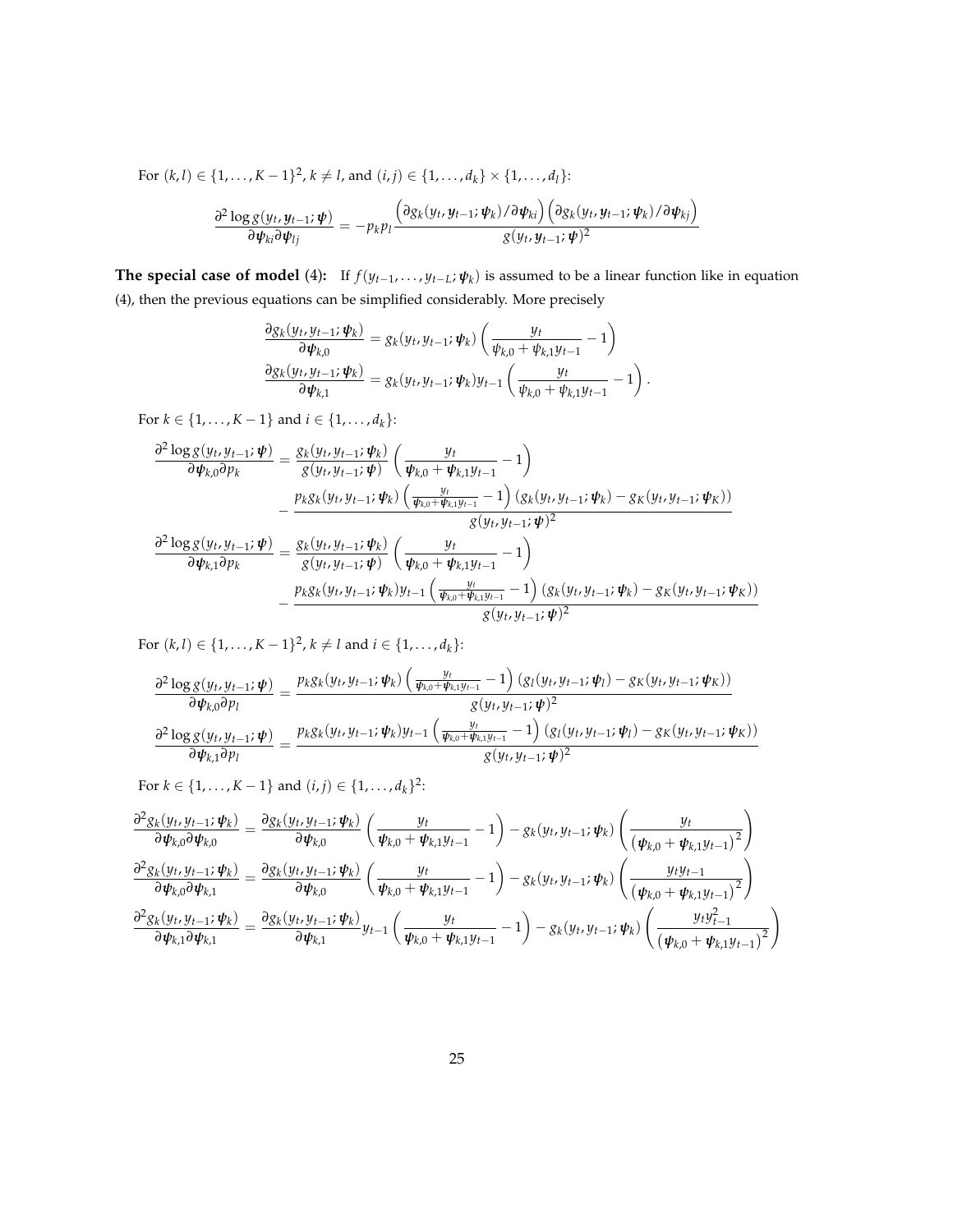**Some remarks on Theorem 3.1** By construction, for any  $k \in \{1, ..., K\}$ ,  $|g_k(y_t, y_{t-1}; \psi_k)| \leq 1$ . In addition,  $|g_k(y_t,y_{t-1};\boldsymbol{\psi}_k)/g(y_t,y_{t-1};\boldsymbol{\psi})| \le 1$  and  $|g(y_t,y_{t-1};\boldsymbol{\psi})| \le 1$ . Therefore square integrability of the score function follows easily. Recall (A-3). Then

$$
\Big|\frac{\partial \log g(y_t, y_{(t-1)}; \boldsymbol{\psi})}{\partial p_k}\Big| \leq 2.
$$

Similarly, by (A-4) (with some abuse of notation)

$$
\left|\frac{\partial \log g(y_t, y_{(t-1)}; \boldsymbol{\psi})}{\partial \boldsymbol{\psi}_{ki}}\right| \leq \left|\frac{\partial f(y_{(t-1)}; \boldsymbol{\psi}_k)}{\partial \boldsymbol{\psi}_{ki}}\right| \left|\left(\frac{y_t}{f(y_{(t-1)}; \boldsymbol{\psi}_k)} - 1\right)\right|
$$
  

$$
\leq \left(\sum_{l=1}^L b_{kli} |Y_l| + \left|\frac{\partial f(\mathbf{0}, \boldsymbol{\psi})}{\partial \boldsymbol{\psi}_{ki}}\right|\right) \frac{|Y_t|}{C_1},
$$

by using assumptions **H-2** and **H-4**. Square integrability of these score components follow by Cauchy-Schwartz and Theorem 2.1. Indeed, the score process is a square integrable martingale which satisfies Lindeberg's condition provided that  $E[Y_t^4] < \infty$ . The martingale central limit theorem concludes the proof.

#### **A-6 Verification of assumptions T1-T2 for linear MINARCH**

We will illustrate, in the case of the simple linear model (4) assumptions **T1-T2** which are required in the proof of Theorem 3.2 and Proposition 3.1. Recall (4) where (*ψ*0,*<sup>k</sup>* , *ψ*1,*<sup>k</sup>* )1≤*k*≤*<sup>K</sup>* are positive numbers, and for all  $k \in \{1, \dots, K\}$ ,  $\psi_{0,k}$  greater or equal than a number  $C_1 > 0$  (recall assumption **H-2**). We assume also that the true model satisfies

$$
P[Y_t = y | Y_{t-1}, \dots Y_{t-L}] = \sum_{k=1}^{K} p_k^0 \frac{\exp(-( \psi_{k,0}^0 + \psi_{k,1}^0 Y_{t-1})) (\psi_{k,0}^0 + \psi_{k,1}^0 Y_{t-1})^y}{y!},
$$

such that for all  $k\in\{1,\cdots,K^0\}$ ,  $0\leq\psi_{k,1}^0< 1.$  Under these assumptions, we will show that there exists a  $\delta>0$ such that:

$$
\sum_{y_{t-1}=0}^{\infty} e^{\delta y_{t-1}} \mu(y_{t-1}) < \infty,\tag{A-5}
$$

where  $\mu$  denotes the stationary measure.

**Lemma A-2** Let  $\psi_{1,1}^0$ ,  $\cdots$  ,  $\psi_{1,K^0}^0$  be the true regression parameters. If, for all  $k\in\{1,\cdots,K^0\}$ ,  $0\leq\psi_{1,k}^0< 1$ , then there exists a  $\delta_0 > 0$  such that for all  $\delta < \delta_0$ , (A-5) is true.

**Proof:** Assume that  $Y_0 = 0$  and let  $M > 0$ . Then we have by the dominated convergence theorem:

$$
\sum_{y_{t-1}=0}^{\infty} M \wedge e^{\delta y_{t-1}} \mu(y_{t-1}) = \lim_{t \to \infty} E\left(M \wedge e^{\delta Y_t}\right).
$$

Let  $\rho_0=\max_{1\leq k\leq K^0}(\psi_{0,k}^0)$  and  $\rho_1=\max_{1\leq k\leq K^0}(\psi_{1,k}^0).$  Observe that if  $Z_t\sim \text{Poisson}(\rho_1 Z_{t-1}+\rho_0)$  and  $Z_0=Y_0$ , then, for all  $t \in \mathbb{N}$ 

$$
\mathrm{E}\left(e^{\delta Y_t}\right)\leq \mathrm{E}\left(e^{\delta Z_t}\right).
$$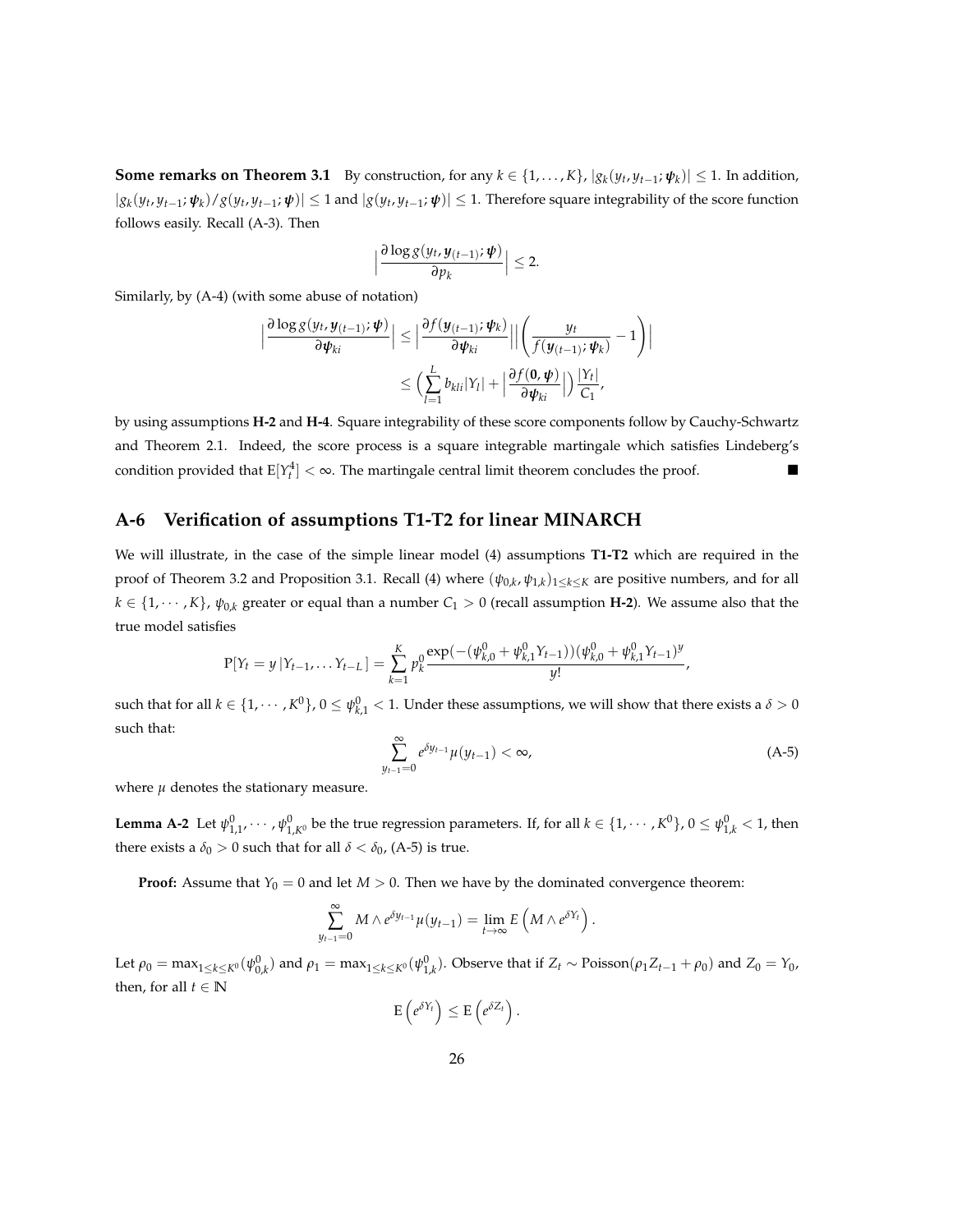But  $E(\exp(\delta Z_1)) = \exp(\rho_0(e^{\delta} - 1))$  and  $E(\exp(\delta Z_2)) = \exp(\rho_0(e^{\delta} - 1)) \exp(\rho_0(e^{\rho_1(e^{\delta} - 1)} - 1)).$  Moreover, for *ρ*<sub>1</sub> < *C* < 1 and if *δ* < ln (*C*/*ρ*<sub>1</sub>) we obtain

$$
E(\exp(\delta Z_2)) \le \exp(\rho_0(e^{\delta}-1)(1+C)).
$$

By recursion and taking the limit as  $t \to \infty$ 

$$
\lim_{t\to\infty} \mathbf{E} \left( \exp(\delta Z_t) \right) \leq \exp(\rho_0 (e^{\delta} - 1) (\frac{1}{1 - C})).
$$

Therefore the claim follows by noting that

$$
\lim_{M \to \infty} \sum_{y_{t-1}=0}^{\infty} M \wedge e^{\delta y_{t-1}} \mu(y_{t-1}) = \sum_{y_{t-1}=0}^{\infty} e^{\delta y_{t-1}} \mu(y_{t-1}) \le e^{\rho_0 (e^{\delta} - 1)(\frac{1}{1-c})}
$$

 $\blacksquare$ 

**Verification of Assumption T-1 for model** (4)**:** Assumption **T1** is a consequence of assumptions **H1**, **H-2** and **H-3**. Assumption **H1** has to be assumed. The assumption **H-2** follows from the linearity and that and for all  $y \in \mathbb{N}$ ,  $P(Y_t = y) > 0$  if  $Y_t$  is stationary. Finally, since for all  $k \in \{1, ..., K\}$ ,  $p_k \ge C > 0$  and  $\exp \left[ -(\psi_{0,k} + \psi_{1,k}Y_{t-1}) \right] (\psi_{0,k} + \psi_{1,k}Y_{t-1})^{y_t}/y_t! \leq 1$ , we have

$$
\log (g(y_t, y_{t-1}; \boldsymbol{\psi})) = \log \left( \sum_{k=1}^K p_k \frac{\exp - (\psi_{0,k} + \psi_{1,k}y_{t-1})(\psi_{0,k} + \psi_{1,k}y_{t-1})^{y_t}}{y_t!} \right)
$$
  
\n
$$
\leq \log(C) + \sum_{k=1}^K \log \frac{\exp - (\psi_{0,k} + \psi_{1,k}y_{t-1})(\psi_{0,k} + \psi_{1,k}y_{t-1})^{y_t}}{y_t!}
$$
  
\n
$$
= \log(C) + \sum_{k=1}^K -(\psi_{0,k} + \psi_{1,k}y_{t-1}) + y_t \log(\psi_{0,k} + \psi_{1,k}y_{t-1}) + \log(y_t!)
$$
  
\n
$$
\leq \log(C) + \sum_{k=1}^K \left[ -(\psi_{0,k} + \psi_{1,k}y_{t-1}) + y_t \log(\psi_{0,k} + \psi_{1,k}y_{t-1}) \right] + y_t \log(y_t).
$$

Because of the compactness of the parameter space, we obtain

$$
\mathrm{E}\left(\sup_{\boldsymbol{\psi}\in\mathbf{\Psi}}g(y_t,y_{t-1};\boldsymbol{\psi})\right)<\infty
$$

provided  $E(Y_t^s) < \infty$  for some  $s > 1$ .

**Verification of Assumption T-2 for model** (4)**:** After some calculations, we obtain that

$$
\left\|\frac{g}{g^0}-1\right\|_{L^2(\mu)}^2=\sum_{y_t=0}^{\infty}\sum_{y_{t-1}=0}^{\infty}\frac{\left(\sum_{k=1}^K p_k\frac{\exp-(\psi_{0,k}+\psi_{1,k}y_{t-1})(\psi_{0,k}+\psi_{1,k}y_{t-1})y_t}{y_t!}\right)^2}{\sum_{k=1}^{K^0}p_k^0\frac{\exp-(\psi_{0,k}^0+\psi_{0,k}y_{t-1})(\psi_{0,k}^0+\psi_{1,k}^0y_{t-1})y_t}{y_t!}}\mu\left(y_{t-1}\right)-1.
$$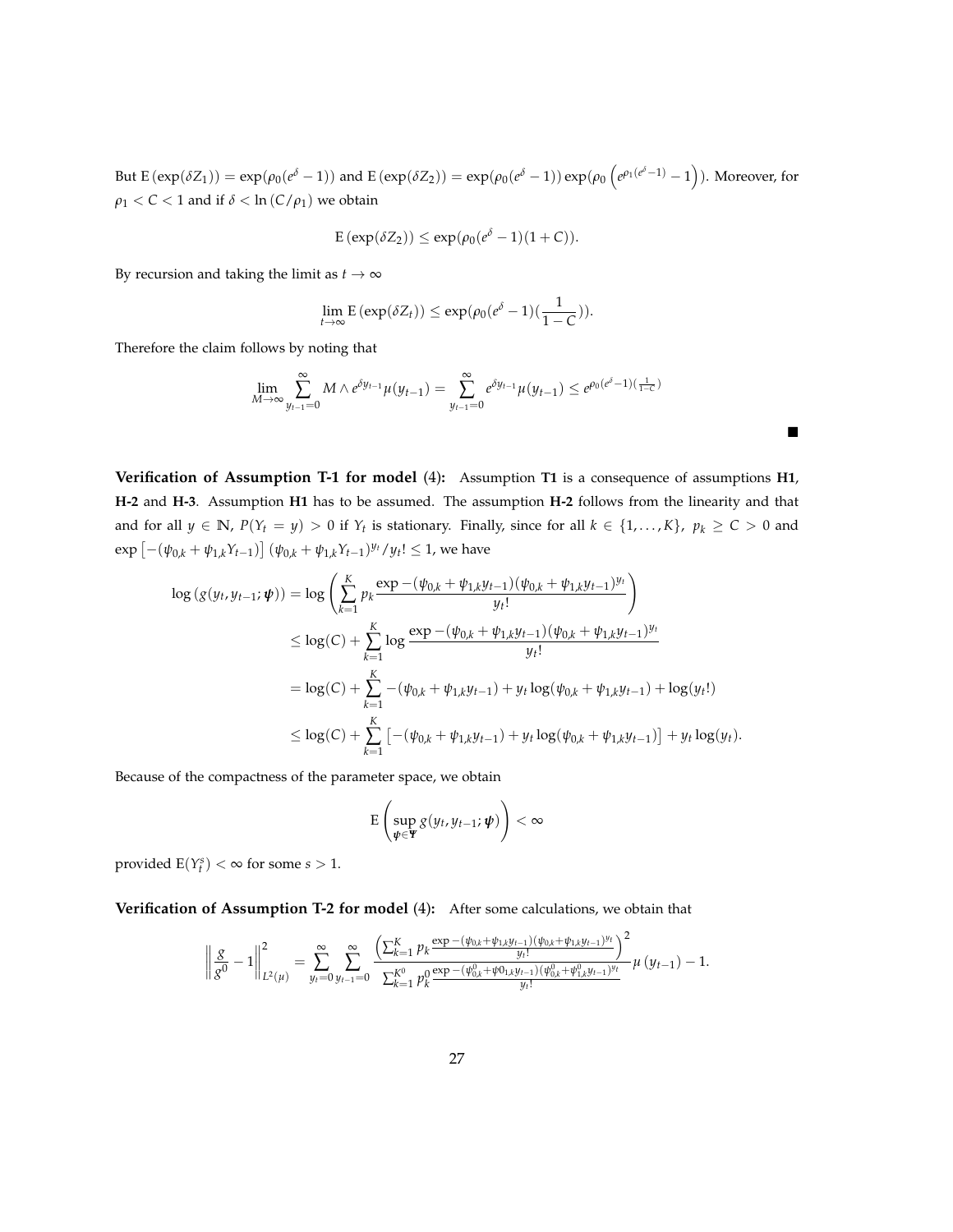By employing the inequality

$$
\left(\sum_{k=1}^K p_k \frac{\exp - (\psi_{0,k} + \psi_{1,k}y_{t-1})(\psi_{0,k} + \psi_{1,k}y_{t-1})^{y_t}}{y_t!}\right)^2 \leq \sum_{k=1}^K p_k \left(\frac{\exp - (\psi_{0,k} + \psi_{1,k}y_{t-1})(\psi_{0,k} + \psi_{1,k}y_{t-1})^{y_t}}{y_t!}\right)^2,
$$

the integral will be finite if, for all  $k \in \{1, ..., K\}$ :

$$
\sum_{y_t=0}^{\infty} \sum_{y_{t-1}=0}^{\infty} \frac{\left(\frac{\exp{-(\psi_{0,k}+\psi_{1,k}y_{t-1})(\psi_{0,k}+\psi_{1,k}y_{t-1})^{y_t}}{y_t!}\right)^2}{\sum_{k=1}^{K^0} p_k^0 \frac{\exp{-(\psi_{0,k}^0+\psi_{1,k}^0y_{t-1})(\psi_{0,k}^0+\psi_{1,k}^0y_{t-1})^{y_t}}{y_t!}} \mu\left(y_{t-1}\right) < \infty
$$

On the other hand, since

$$
\sum_{k=1}^{K^0} p_k^0\frac{\exp{-(\psi^0_{0,k}+\psi 0_{1,k}y_{t-1})(\psi^0_{0,k}+\psi^0_{1,k}y_{t-1})^{y_t}}}{y_t!}\geq p_k^0\frac{\exp{-(\psi^0_{0,k}+\psi 0_{1,k}y_{t-1})(\psi^0_{0,k}+\psi^0_{1,k}y_{t-1})^{y_t}}}{y_t!}
$$

for every  $k \in \{1, ..., K^0\}$ , the generalized score function is well defined provided that for every  $k \in \{1, ..., K\}$ , there exists  $l \in \{1, ..., K^0\}$  such that

$$
\sum_{y_t=0}^{\infty} \sum_{y_{t-1}=0}^{\infty} \frac{\left(\frac{\exp - (\psi_{0,k} + \psi_{1,k}y_{t-1})(\psi_{0,k} + \psi_{1,k}y_{t-1})^{y_t}}{y_t!}\right)^2}{\frac{\exp - (\psi_{0,l}^0 + \psi_{1,l}^0y_{t-1})(\psi_{0,l}^0 + \psi_{1,l}^0y_{t-1})^{y_t}}{y_t!}} \mu\left(y_{t-1}\right) < \infty.
$$

But the Poisson pmf is always less than 1 and therefore this will be true if

$$
\sum_{y_t=0}^{\infty}\sum_{y_{t-1}=0}^{\infty}\frac{\exp{-(\psi_{0,k}+\psi_{1,k}y_{t-1})(\psi_{0,k}+\psi_{1,k}y_{t-1})^{y_t}}{y_t!}}{y_t!}\frac{\frac{\exp{-(\psi_{0,k}+\psi_{1,k}y_{t-1})(\psi_{0,k}+\psi_{1,k}y_{t-1})^{y_t}}{y_t!}}{\frac{\exp{-(\psi_{0,l}^0+\psi_{1,l}^0y_{t-1})(\psi_{0,l}^0+\psi_{1,l}^0y_{t-1})^{y_t}}{y_t!}}}\mu\left(y_{t-1}\right)<\infty,
$$

or if

$$
\sum_{y_t=0}^{\infty} \sum_{y_{t-1}=0}^{\infty} \left( \exp(\psi_{0,l}^0 - \psi_{0,k}) \exp((\psi_{1,l}^0 - \psi_{1,k})y_{t-1}) \frac{\exp - (\psi_{0,k} + \psi_{1,k}y_{t-1})(\psi_{0,k} + \psi_{1,k}y_{t-1})y_t}{y_t!} \right)
$$

$$
\exp\left(y_t \log\left(\frac{\psi_{0,k} + \psi_{1,k}y_{t-1}}{\psi_{0,l}^0 + \psi_{1,l}^0 y_{t-1}}\right)\right) \mu\left(y_{t-1}\right) < \infty.
$$

By summing with respect to *yt* , and recognizing the moment-generating function of a Poisson random variable the previous inequality becomes:

$$
\sum_{y_{t-1}=0}^{\infty} \exp(\psi_{0,l}^0 - \psi_{0,k}) \exp((\psi_{1,l}^0 - \psi_{1,k})y_{t-1}) \exp((\psi_{0,k} + \psi_{1,k}y_{t-1}) \left( \frac{\psi_{0,k} + \psi_{1,k}y_{t-1}}{\psi_{0,l}^0 + \psi_{1,l}^0 y_{t-1}} - 1 \right) \mu(y_{t-1}) < \infty.
$$

Since the mixtures weigths are bounded by below, if  $\|g-g^0\|$  is sufficiently small, then  $\min_{(k,l)\in\{1,\cdots,K\}\times\{1,\cdots,K^0\}}((\psi^0_{0,l} (\psi_{0,k})^2 + (\psi_{1,l}^0 - \psi_{1,k})^2$ ) is sufficiently small , and the last inequality will be true as soon as, a  $\delta > 0$  exists such that:

$$
\sum_{y_{t-1}=0}^{\infty} \exp(\delta y_{t-1}) \mu(y_{t-1}) < \infty
$$

But this follows from Lemma A-2.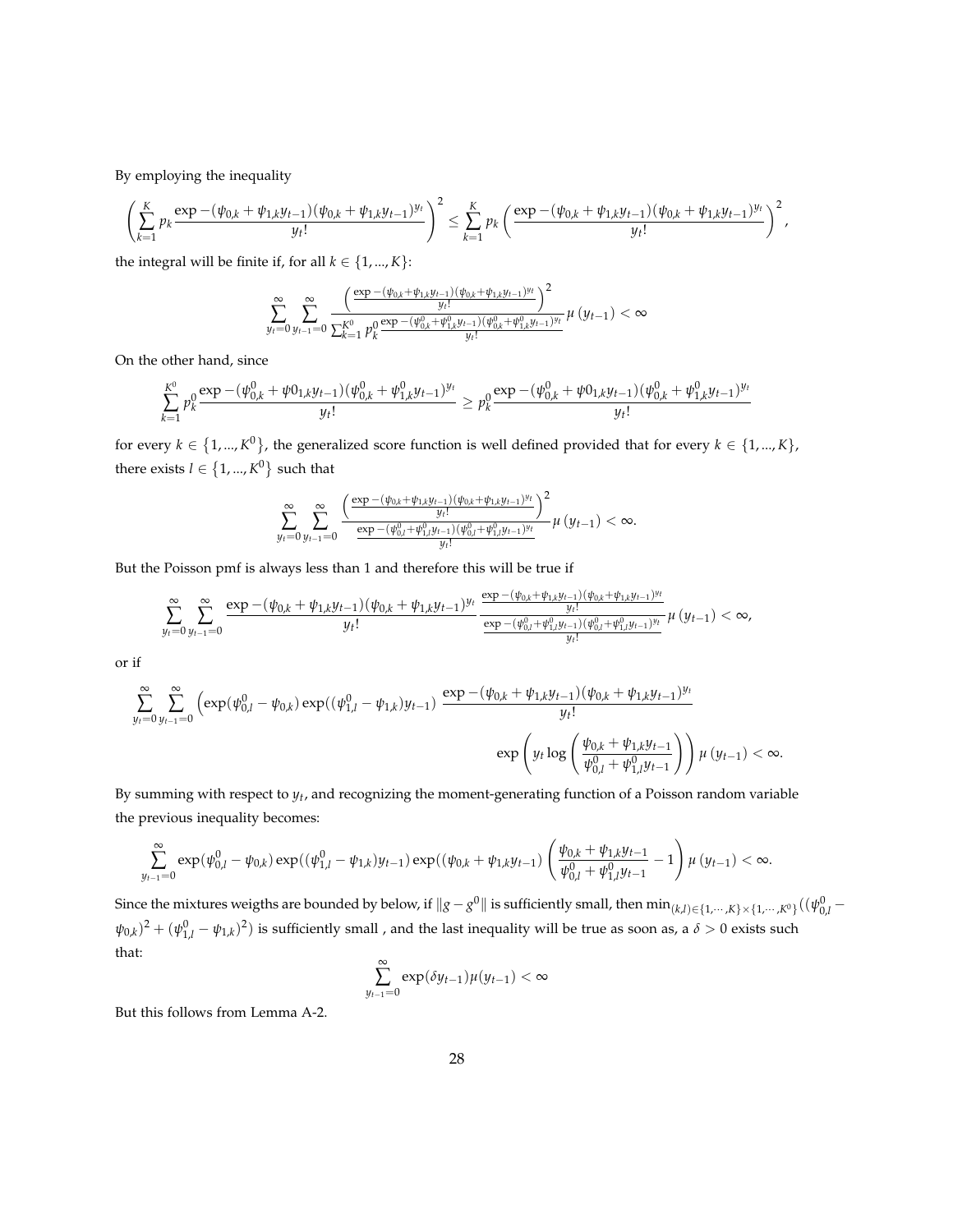# **References**

- Ahmad, A. and C. Franq (2016). Poisson QMLE of count time series models. *Journal of Time Series Analysis 37*, 291–314.
- Albert, P. S. (1991). A two–state Markov mixture model for a time series of epileptic seizure counts. *Biometrics 47*, 1371–1381.
- Berentsen, G. D., J. Bulla, A. Maruotti, and B. Støve (2018). Modelling corporate defaults: A Markov-switching Poisson log-linear autoregressive model. *ArXiv e-prints*. https://arxiv.org/abs/1804.09252.
- Berkes, I., L. Horváth, and P. Kokoszka (2003). GARCH processes: structure and estimation. *Bernoulli 9*, 201–227.
- Carvalho, A. X. and M. A. Tanner (2005). Modeling nonlinear time series with local mixtures of generalized linear models. *Canad. J. Statist. 33*, 97–113.
- Carvalho, A. X. and M. A. Tanner (2007). Modelling nonlinear count time series with local mixtures of Poisson autoregressions. *Comput. Statist. Data Anal. 51*, 5266–5294.
- Christou, V. and K. Fokianos (2014). Quasi-likelihood inference for negative binomial time series models. *Journal of Time Series Analysis 35*, 55–78.
- Davis, R. A., S. H. Holan, R. Lund, and N. Ravishanker (Eds.) (2016). *Handbook of Discrete-Valued Time Series*. Handbooks of Modern Statistical Methods. London: Chapman & Hall/CRC.
- Dedecker, J., P. Doukhan, G. Lang, J. R. León R., S. Louhichi, and C. Prieur (2007). *Weak dependence: with examples and applications*, Volume 190 of *Lecture Notes in Statistics*. New York: Springer.
- Dedecker, J. and C. Prieur (2004). Coupling for *τ*-dependent sequences and applications. *Journal of Theoretical Probability 17*, 861–885.
- Dempster, A. P., N. M. Laird, and D. B. Rubin (1977). Maximum likelihood from incomplete data via the EM algorithm. *Journal of the Royal Statistical Society, Series B 39*, 1–38. with discussion.
- Douc, R., K. Fokianos, and E. Moulines (2017). Asymptotic properties of quasi-maximum likelihood estimators in observation-driven time series models. *Electron. J. Stat. 11*, 2707–2740.
- Doukhan, P. (1994). *Mixing: Properties and Examples*, Volume 85 of *Lecture Notes in Statistics*. New York: Springer-Verlag.
- Doukhan, P., K. Fokianos, and X. Li (2012). On weak dependence conditions: The case of discrete valued processes. *Statistics & Probability Letters 82*, 1941 – 1948.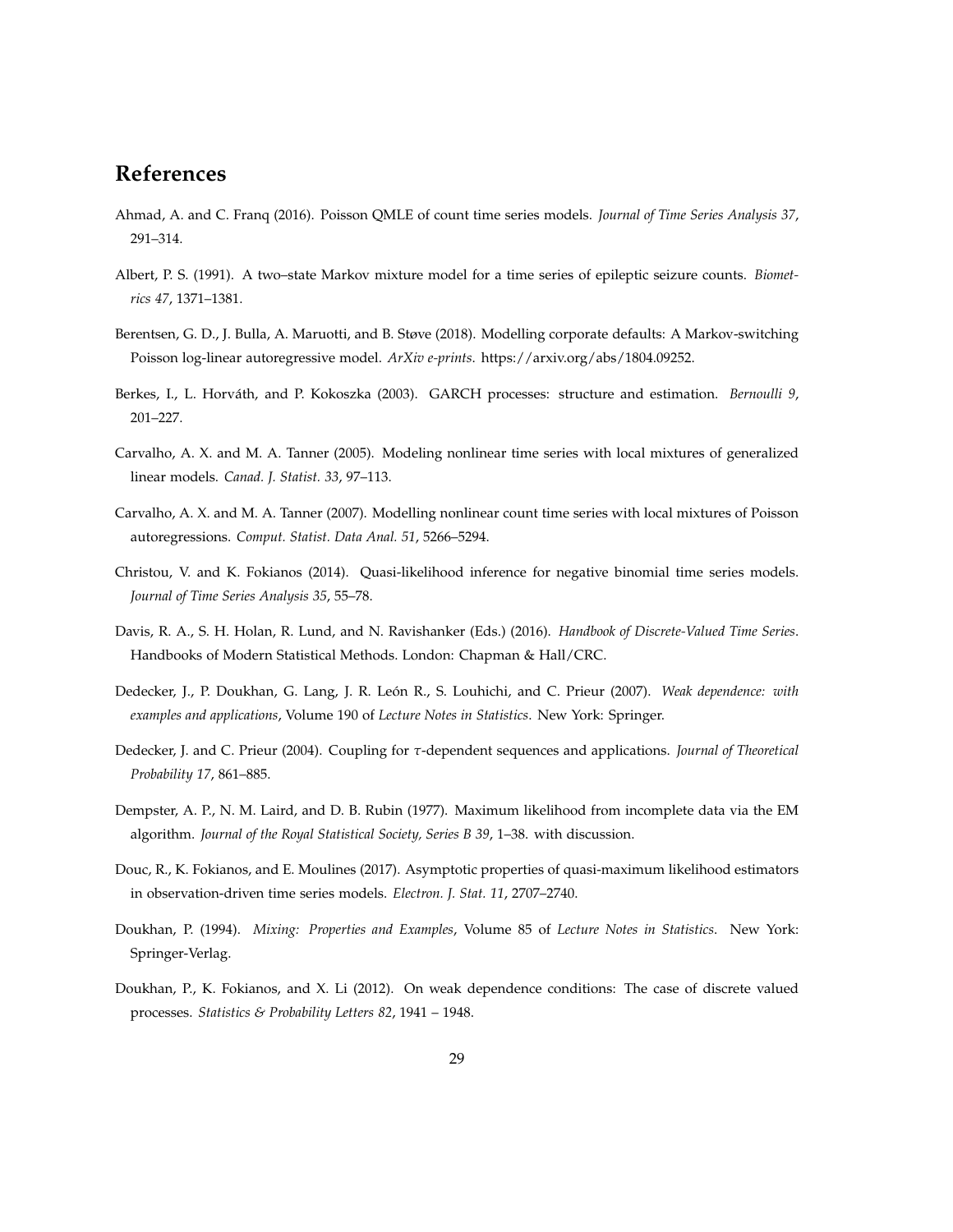- Doukhan, P., K. Fokianos, and D. Tjøstheim (2012). On weak dependence conditions for Poisson autoregressions. *Statistics & Probability Letters 82*, 942–948. with a correction in Vol. 83, pp. 1926-1927.
- Doukhan, P. and W. Kengne (2015). Inference and testing for structural change in general Poisson autoregressive models. *Electronic Journal of Statistics 9*, 1267–1314.
- Doukhan, P. and M. H. Neumann (2017). Absolute regularity of semi-contractive GARCH-type processes. *ArXiv e-prints*. https://arxiv.org/abs/1711.04282.
- Doukhan, P. and O. Wintenberger (2008). Weakly dependent chains with infinite memory. *Stochastic Processes and Their Applications 118*, 1997–2013.
- Ferland, R., A. Latour, and D. Oraichi (2006). Integer–valued GARCH processes. *Journal of Time Series Analysis Analysis 27*, 923–942.
- Fokianos, K. and R. Fried (2010). Interventions in INGARCH processess. *Journal of Time Series Analysis 31*, 210–225.
- Fokianos, K. and M. Pitsillou (2018). Testing independence for multivariate time series via the auto-distance correlation matrix. *Biometrika* **105**, 337–352.
- Fokianos, K., A. Rahbek, and D. Tjøstheim (2009). Poisson autoregression. *Journal of the American Statistical Association 104*, 1430–1439.
- Fokianos, K. and D. Tjøstheim (2012). Nonlinear Poisson autoregression. *Annals of the Institute of Statistical Mathematics 64*, 1205–1225.
- Francq, C. and J.-M. Zaköian (2001). Stationarity of multivariate Markov-switching ARMA models. *J. Econometrics 102*, 339–364.
- Francq, C. and J.-M. Zakoïan (2004). Maximum likelihood estimation of pure GARCH and ARMA-GARCH processes. *Bernoulli 10*, 605–637.
- Jacobs, R., M. Jordan, S. Nowlan, , and G. Hinton (1991). Adaptive mixtures of local experts. *Neural Computation 3*, 79–87.
- Johnson, N. L., S. Kotz, and A. W. Kemp (1992). *Univariate Discrete Distributions* (second ed.). New York: Wiley.
- Kedem, B. and K. Fokianos (2002). *Regression Models for Time Series Analysis*. Hoboken, NJ: Wiley.
- Le, N. D., R. D. Martin, and A. E. Raftery (1996). Modelling flat stretches, bursts, and outliers in time series using mixture transition distribution models. *Journal of the American Statistical Association 91*, 1504–1515.